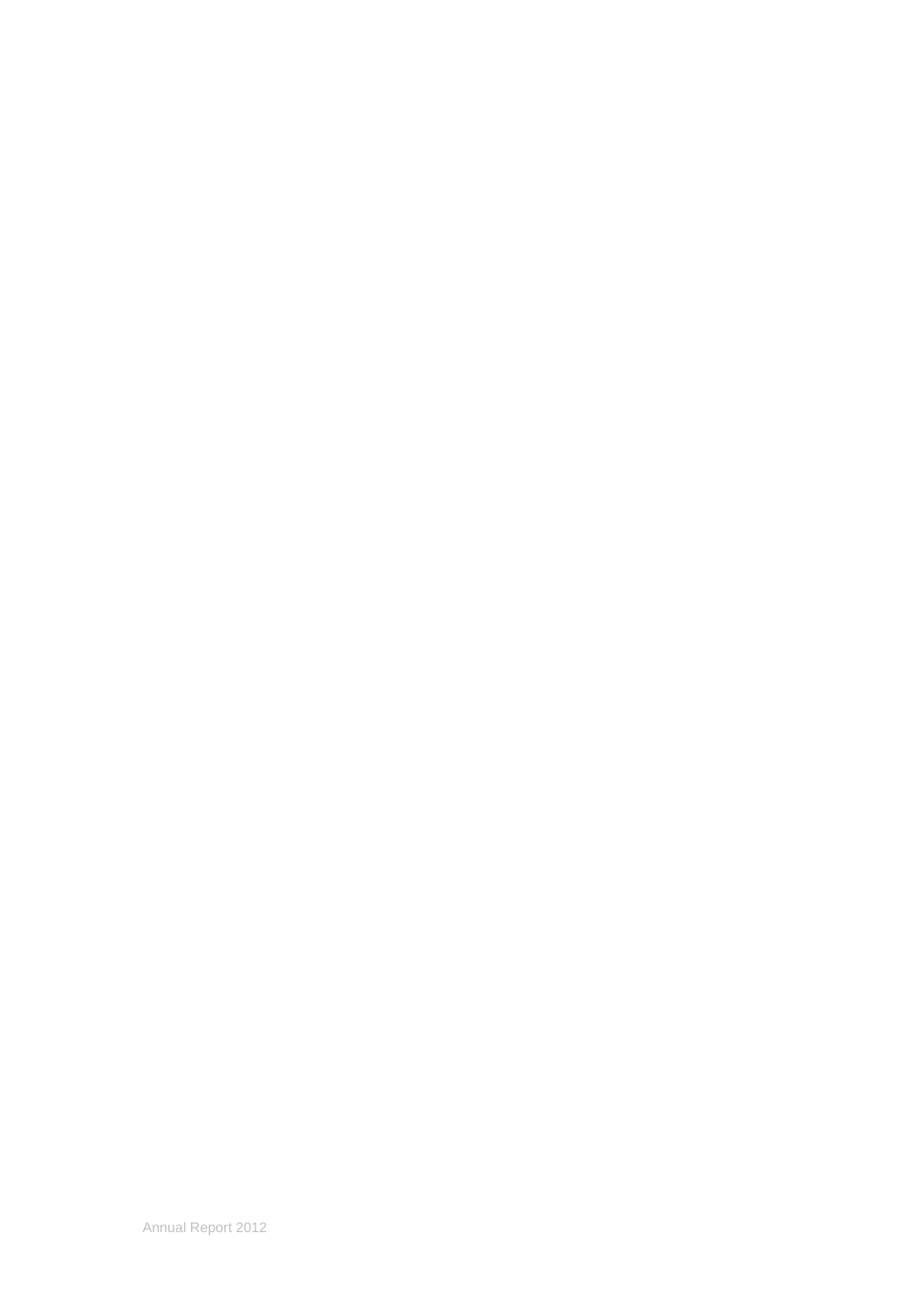# **CONT ENTS**

| 1              | <b>Identification of the Organization</b>                          | 4              |
|----------------|--------------------------------------------------------------------|----------------|
| $\mathbf{2}$   | Mission and Medium-Term Vision of the Agency                       | 6              |
| 3              | <b>Agency's Activities in 2012</b>                                 | 7              |
| 3.1            | Monitoring of Projects after Implementation                        | $\overline{7}$ |
| 3.2            | Financing of On-going Projects                                     | 9              |
| 3.3            | Evaluation and Financing of Projects which Started in 2012         | 11             |
| 4              | <b>State Aid</b>                                                   | 17             |
| 4.1            | Evaluation of State Aid Provided by the Agency                     | 17             |
| 4.2            | Further Steps in Field of State Aid Provided by the Agency         | 18             |
| 5              | <b>Budget of the Agency</b>                                        | 19             |
| 6              | <b>Personnel Issues</b>                                            | 22             |
| 6.1            | Bureau of the Agency                                               | 22             |
| 6.2            | <b>Professional Bodies</b>                                         | 23             |
| 6.3            | Social Policy of the Agency                                        | 25             |
| 6.4            | <b>Training Courses</b>                                            | 26             |
| $\overline{7}$ | <b>Control Activities</b>                                          | 27             |
| 7.1            | <b>Internal Audit Activities</b>                                   | 27             |
| 7.2            | <b>External Audit Activities</b>                                   | 27             |
| 7.3            | Control Activities Performed by External Control Bodies            | 29             |
| 7.4            | Dealing with Complaints                                            | 29             |
| 8              | Conferences, Training Courses and Seminars Organised by the Agency | 30             |
| 9              | <b>Objectives and their Fulfilment</b>                             | 32             |
| 10             | Evaluation of Agency's Activities in 2012                          | 35             |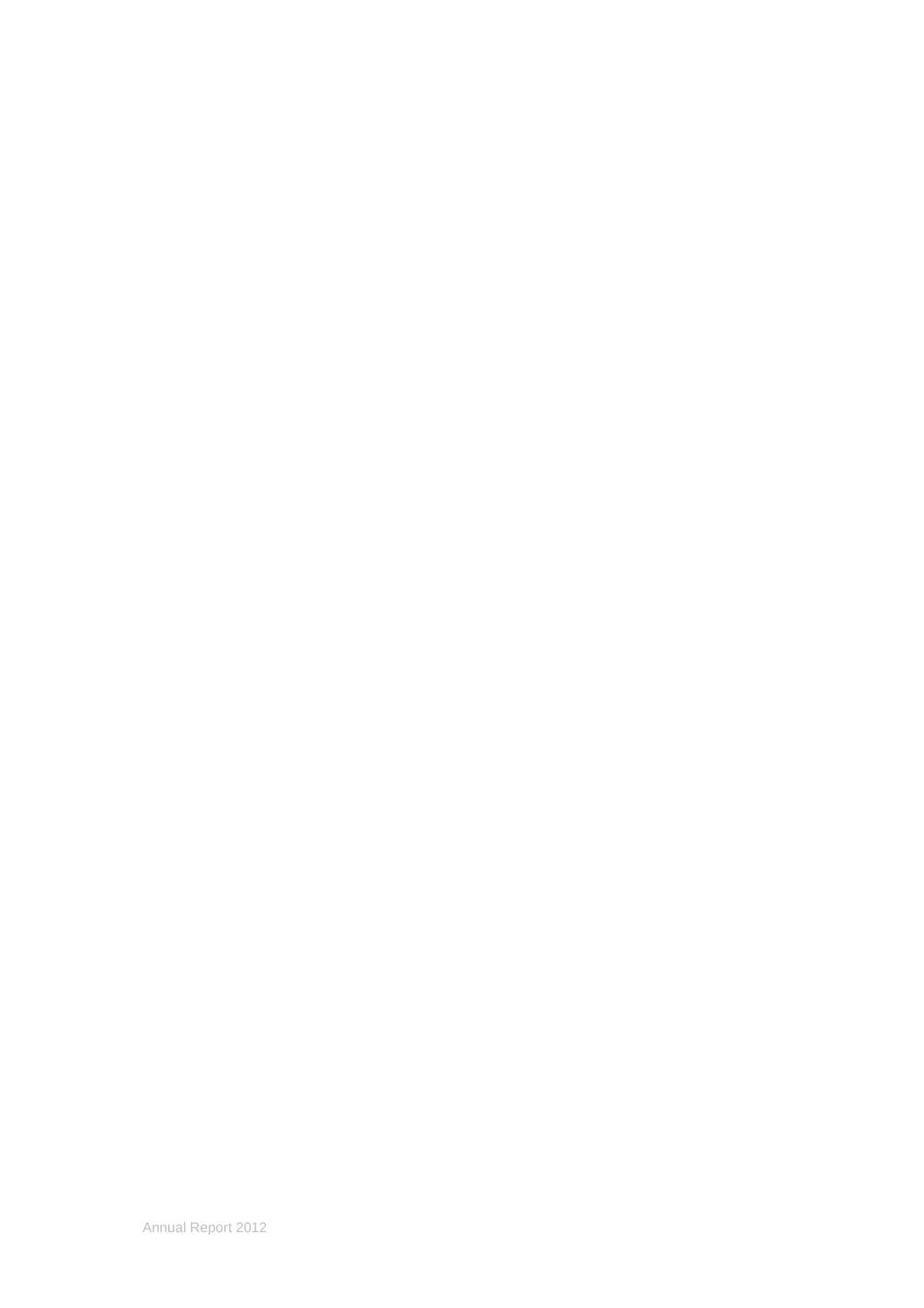# **1. Identification o f Organisa tion**

| Name:                   | Slovak Research and Development Agency (the "Agency") |  |
|-------------------------|-------------------------------------------------------|--|
| <b>Registered seat:</b> | Mýtna 23, Bratislava                                  |  |
| Postal address:         | Mýtna 23, P.O.BOX 839 04, 839 04 Bratislava           |  |
| <b>Contact: tel:</b>    | +421 2 57 20 45 01                                    |  |
| fax:                    | +421 2 57 20 45 99                                    |  |
| e-mail:                 | agentura@apvv.sk                                      |  |
| www:                    | http://www.apvv.sk                                    |  |

**Establishment**:Act No. 172/2005 Coll., on Organisation of State Support to Research and Development and on Amendments to Act No. 575/2001 Coll., on Organisation of Activities and Organisation of Central State Administration, as amended (hereinafter referred to as "Act No. 172/2005 Coll.").

**Form of Management**: The Agency is a state-budget organisation linked to the State Budget of the Slovak Republic through the budgetary chapter of the Ministry of Education, Science, Research and Sports of the Slovak Republic.

**Government Department**: Ministry of Education, Science, Research and Sports of the Slovak Republic

## **Bureau of the Agency**

RNDr. Lýdia Šuchová

- Management Staff: Ing. Bibiána Remiarová, PhD. Head of the General Calls Department Ing. Jana Blahová, PhD. – Head of the Programmes Department Ing. Viera Dojčárová – Head of the Financial Department Ing. Renáta Hlavenková – Head of the Audit Department
	- Ing. Eva Kaiserová Head of the Personnel and Wages Department
	- Ing. Peter Kovačič Head of the Information Technologies and Services Department
	- Ing. Zuzana Fabianová Head of the Director's Bureau

#### **The Agency's bodies**:

- Director of the Agency,
- $\blacktriangleright$  Presidium of the Agency,
- Councils of the Agency.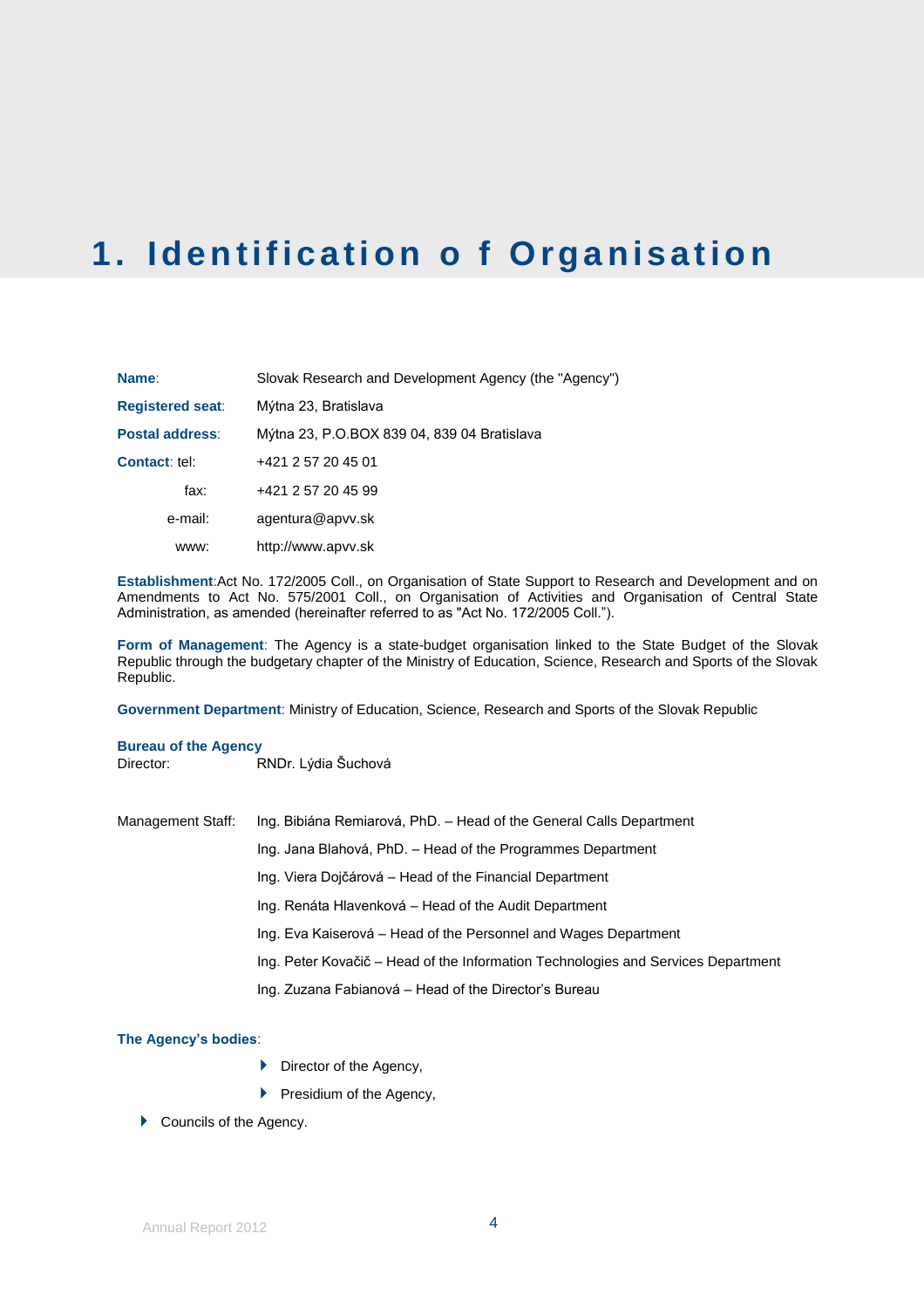The structure of the Agency's Bureau is shown in Figure 1



*Fig. 1 Organisational Structure of the Agency's Bureau*

The Agency supports research and development through competitive financing of research and development projects in compliance with applicable legislation as follows:

- The bottom-up support means public calls for projects in various groups of science and technology fields (without thematic limitations), while the objectives, aims and the contents of research and development projects are specified by the applicants – Act No. 172/2005 Coll., Section 12 (2) (a);
- The special purpose support based on the programmes of the Agency approved by the Government (the "top-down support") reflecting requirements for the fulfilment of the selected objectives and aims in compliance with the long-term objective of the State Scientific and Technology Policy – Act No. 172/2005 Coll., Section 12 (2) (b);
- The support based on public calls under international agreements and under international programmes and initiatives, including the costs for their preparing - Act No. 172/2005 Coll., Section 12 (2) (c).

The beneficiaries of the funds are as follows:

- Organisations from the sector of public, state, private higher education institutions,
- State research and development sector,
- $\blacktriangleright$  Private research and development sector,
- Non-profit research and development sector,
- Natural persons engaged in research and development within the meaning of the Small Trade Act.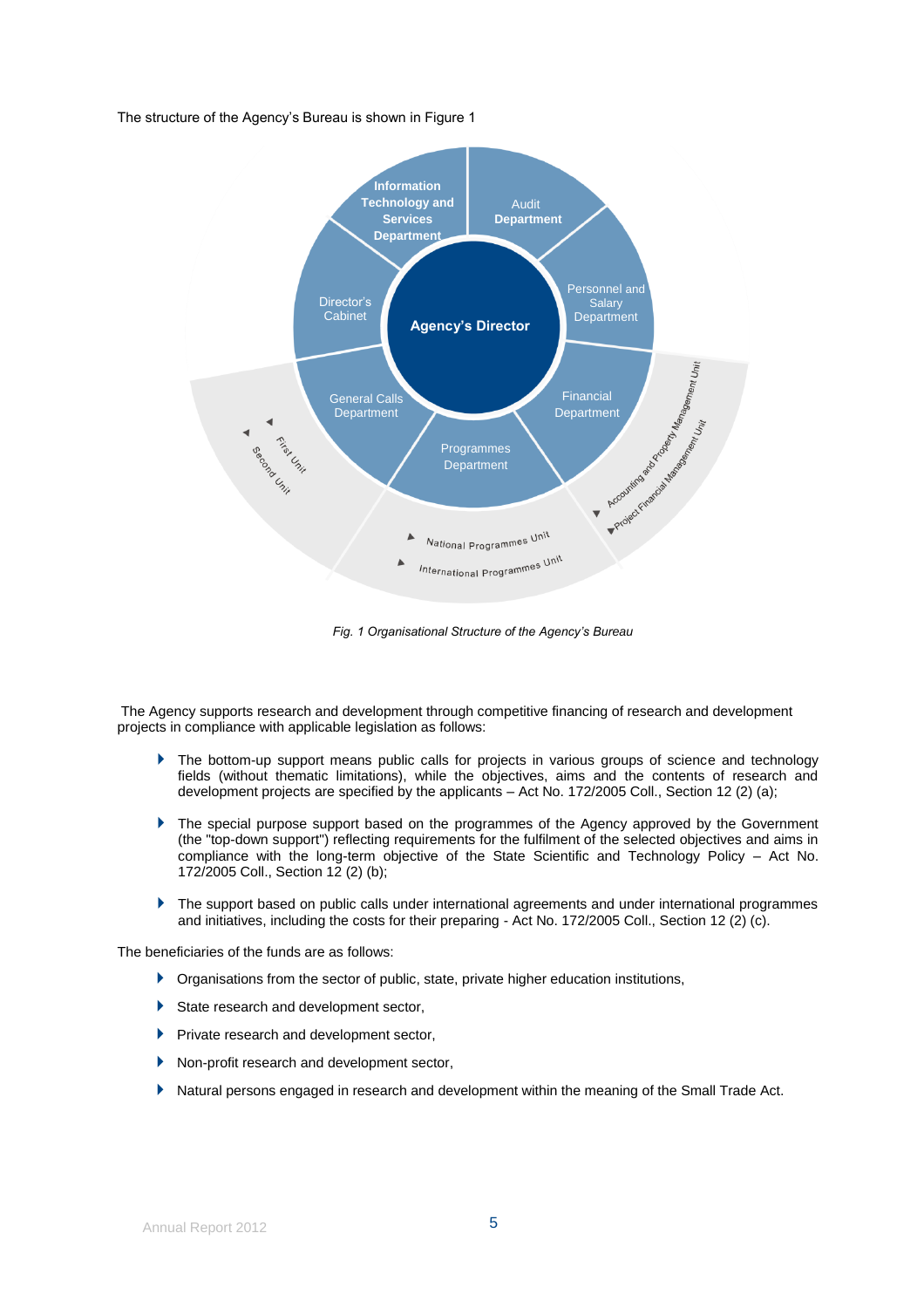# **2. Mission and Medi um - Ter m Vision of the Agency**

**The main objective of the Agency is to support fundamental and applied research and development in all fields of science and technology carried out by the state sector,**  the sector of higher education institutions, the business sector and non-profit sector **under the Agency's programmes. Research and development is supported in the form of research and development projects selected by the bodies of the Agency in open calls published by the Agency. Research and development projects may be submitted by resident legal entities or resident natural persons. The main assumption for the promotion of research and development i s the quality of submitted project proposals. Another objective of the Agency is to stimulate the participation of research and development entities from the Slovak Republic in international and European programmes and initiatives, as well as the support o f bilateral and multilateral cooperation in the field of research and technology**.

From the medium-term perspective, the Agency fulfils tasks arising from Act No. 172/2005 Coll., on Organisation of State Support to Research and Development, as amended, and from the Statute of the Agency. The Agency also plays an important role as a tool for fulfilment of the Programme Declaration of the Slovak Government, because a few targets of Point 5 of the Programme Declaration of the Slovak Government and related tasks directly concern the Agency.

In the short, medium and long-term horizons it is necessary to ensure that the Agency continues to announce the so-called **general calls**. Through these calls projects from various groups of research and technology fields are supported (without thematic limitations), while objectives, aims and the contents of the projects are specified by the applicants.

One of the important tasks of the Agency is to manage the situation in the field of the research and development financing through the Agency's programmes, in particular in connection with new programmes of the Agency submitted in 2011 that have not been approved yet, based on positive experience from the previous period and support the long term objectives of the state scientific and technology policy:

- ▶ Promotion of research and development in small and medium-sized enterprises II
- Promotion of the building of personnel infrastructure for research and development in Slovakia (human potential)
- Support program for the popularization of science and technology

The priority of the Agency for the future is to publish calls under new programmes of the Agency submitted to the Slovak Ministry of Education, Research and Sports following their approval by the Slovak Government.

The Agency will further pay attention to the improvement of the system of evaluation and financing of projects in order to improve the objectiveness and transparency of the evaluation process.

On 25 January 2012 the Agency became a regular member of Science Europe and started to perform activities arising from the membership in this organisation. The membership in Science Europe enables the Agency to take part in promoting common interests in the support of research and development at the European level.

From the long term horizon it is expected that the Agency will further pay attention to the support of young scientists, development of research activities for the needs of business sector, support of the popularization of science, the mobility of researchers on the basis of intergovernmental agreements and promotion of the participation of research and development entities in international projects, programmes and initiatives.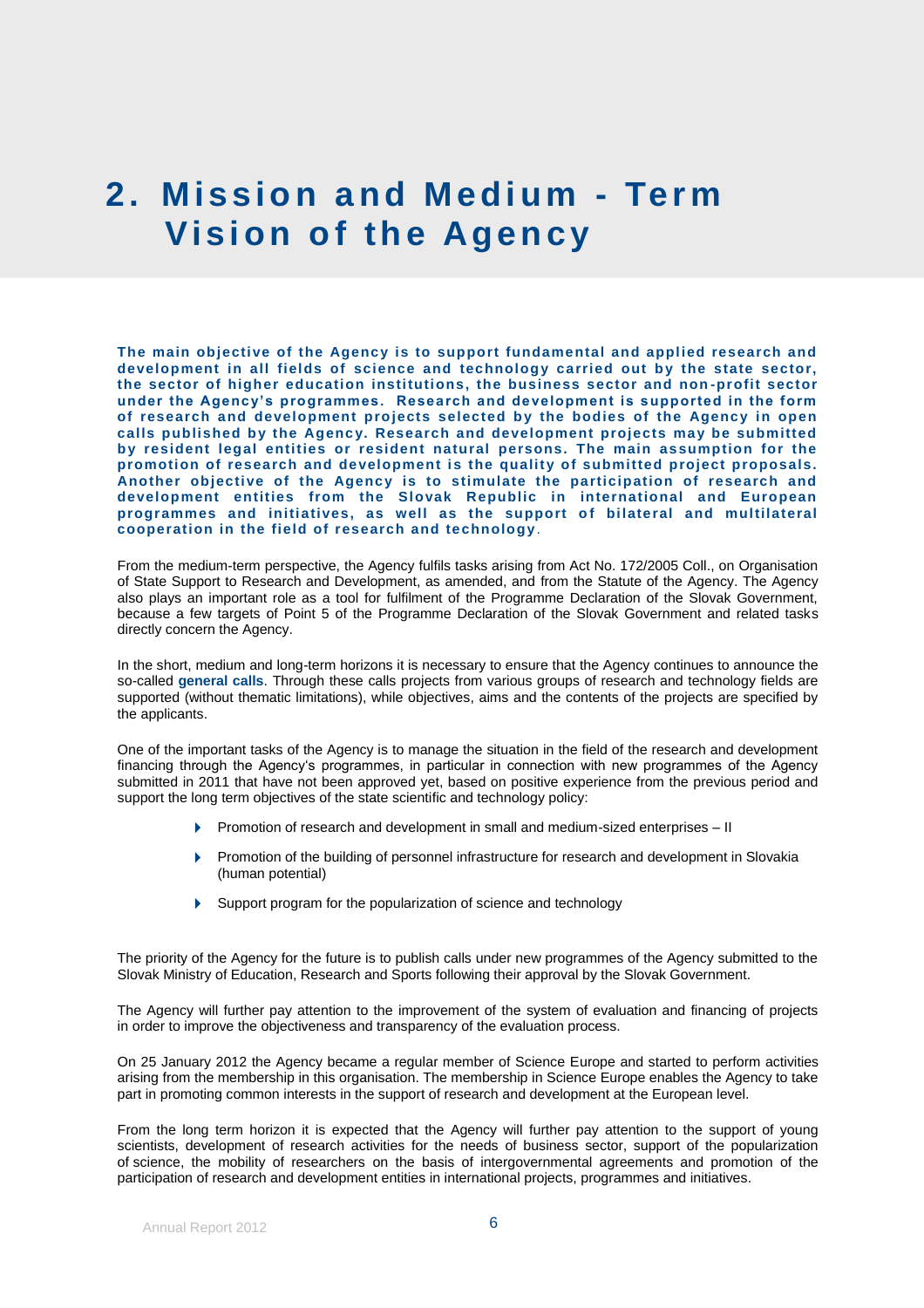# **3. Agenc y's Activities in 2012**

#### **The scope of activities in 2012 was determined by the budget in the total amount of EUR 25 million**.

The following new calls were published in 2012 on the basis of the Plan of Main Tasks of the Agency and the above mentioned financial assumptions:

- ◆ General call for projects in various groups of science and technology fields (GC2012),
- Open public call for submission of applications for co-financing of projects financed from the 7th Framework Programme (CO7FP),
- Calls for promotion of bilateral cooperation on the basis of interstate agreements.

As a part of its activities during 2012 the Agency also arranged for the fulfilment of other tasks:

- Monitoring of results of the projects upon their completion in order to obtain relevant information on the impacts of the project implementation on social and economic practice,
- Financing of on-going projects, i.e. projects the financing and implementation of which had started in the previous years and continued also in 2012,
- Publication of new calls for proposals and evaluation of applications for financial support submitted under these calls for proposals,
- Financing of projects supported under the open public call for applications for co-financing of projects financed from the 7th Framework Programme (CO7FP).

## **3. 1 Monitoring of Projects a f t e r I m p l e m e n t a t i o n**

**According to the wording of the contract, each principal investigator of any Agency's project shall be obliged to inform the Agency during a three year period after the completion of the project in the form of a monitoring report on socia l and economic benefits of the project. The report is submitted by filling in the form "Project Outcomes and Benefits".**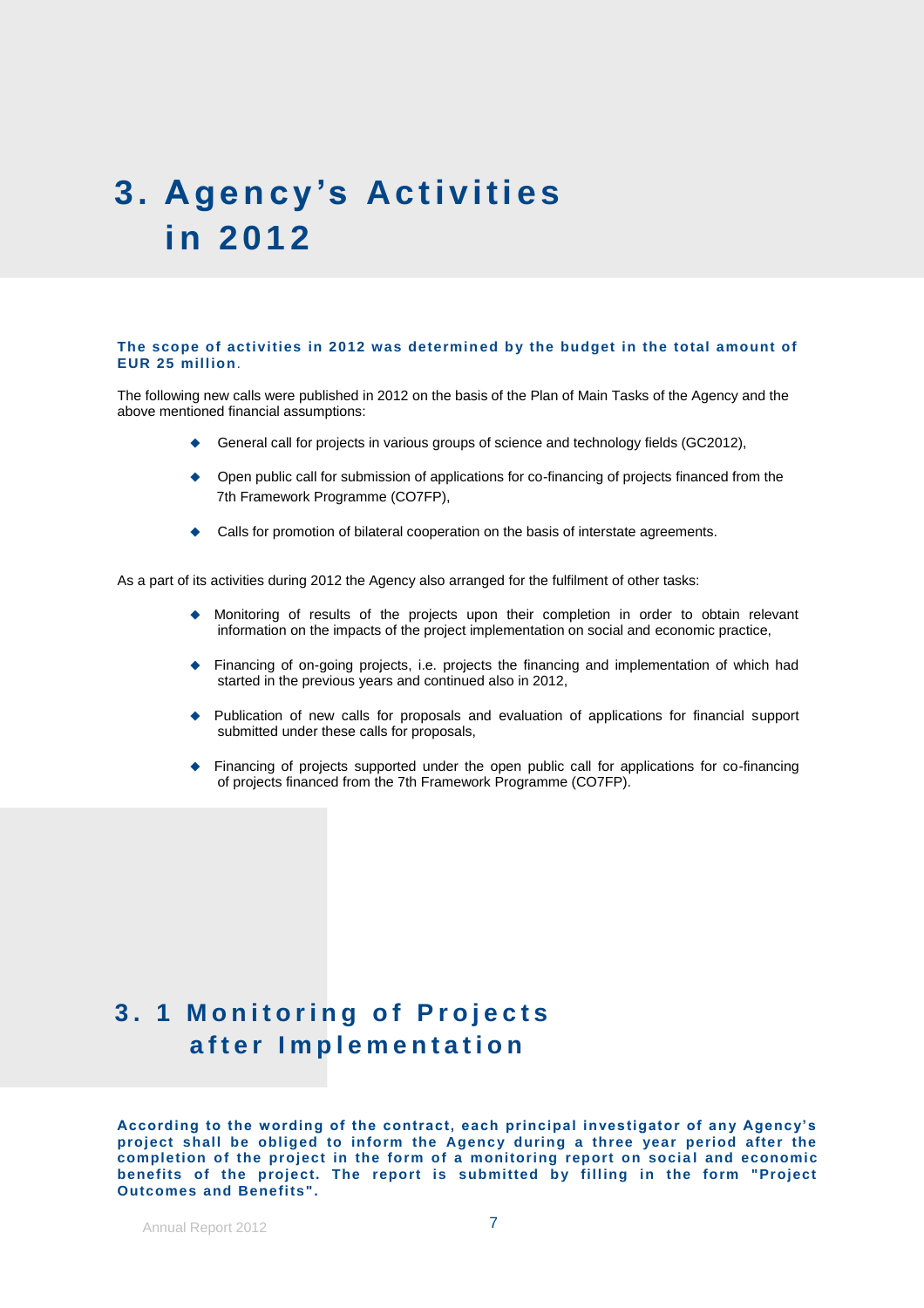The main categories of benefits and outcomes are as follows:

**1st** category: Publications and citations **2nd** category: Patents, inventions and utility models **3rd** category: Practical applications with specific economic indicators **4th category: Contributions to scientific education and popularization of science 5th category: Other results 6th** category: Added value of the implemented research and development project

In 2012, the Agency arranged for the monitoring of practical applications of the completed projects financed under calls for proposals specified in Table 1.

#### *Tab. 1 Monitorované projekty po ukončení riešenia*

| Call                                                               | Final year of<br>financing | Number of<br>monitored<br>projects |
|--------------------------------------------------------------------|----------------------------|------------------------------------|
| General call - GC 2004                                             | 2007                       | 27                                 |
| General call - GC 2005                                             | 2009                       | 110                                |
| General call - GC 2006                                             | 2009                       | 80                                 |
| General call - GC 2007                                             | 2010                       | 140                                |
| Human Resources in R&D and Science Popularization - HRP 2006       | 2010                       | 99                                 |
| Human Resources in R&D and Science Popularization – HRP2007        | 2010                       | 3                                  |
| Promotion of R&D in Small and Medium-sized Enterprises - RSME 2007 | 2009                       | 32                                 |
| Promotion of R&D in Small and Medium-sized Enterprises - RSME 2009 | 2010                       |                                    |
| <b>COST 2006</b>                                                   | 2009                       | 10                                 |
| EUREKA 2006                                                        | 2009                       | 3                                  |
| <b>EUROCORES 2006</b>                                              | 2009                       | $\overline{2}$                     |
| Framework programme EU - FPEU 2006                                 | 2009                       | 19                                 |
| 7th Framework Programme Co-financing - CO7FP                       | 2010                       | $\overline{2}$                     |

Table 2 contains project outcomes for 2011 after the termination of their financing and submitted by investigators as of 31 March 2012. Due to the fact that the most of the monitored projects were under the calls for proposals GC 2005, GC 2006 and GC 2007, the highest number of results was achieved under the projects submitted based on these calls for proposals. A large number of practical applications was recorded in relation to the projects from the programme RSME 2007 which is aimed at the support of projects of applied research and development in small and medium-sized enterprises with particular emphasis on the practical implications of the projects. Due to the increase of the number of completed projects under the call HRP 2006, the number of projects with publications in the Current Contents (CC) journals and the number of citations has increased as well.

#### *Table 2 Benefits and Outcomes of Completed Projects*

| Call                                  | Number of projects<br>with internat. CC<br>publications | Number of new SCI<br>citations | Number of projects<br>with practical<br>applications | Number of practical<br>applications |
|---------------------------------------|---------------------------------------------------------|--------------------------------|------------------------------------------------------|-------------------------------------|
| GC 2004                               | 8                                                       | 247                            | 4                                                    | 12                                  |
| GC 2005                               | 51                                                      | 2286                           | 21                                                   | 44                                  |
| GC 2006                               | 48                                                      | 790                            | 12                                                   | 24                                  |
| GC 2007                               | 72                                                      | 632                            | 40                                                   | 321                                 |
| <b>HRP 2006</b>                       | 20                                                      | 384                            |                                                      | 15                                  |
| <b>RSME 2007</b>                      | $\Omega$                                                | $\Omega$                       | 20                                                   | 74                                  |
| <b>COST 2006</b>                      | 6                                                       | 117                            | $\overline{2}$                                       | 3                                   |
| <b>EUREKA 2006</b>                    | $\Omega$                                                | $\Omega$                       | $\overline{2}$                                       | $\overline{2}$                      |
| <b>EUROCORES 2006</b>                 | $\overline{2}$                                          | 35                             | $\cap$                                               | $\cap$                              |
| <b>FPEU 2006</b>                      | 3                                                       | 192                            | $\Omega$                                             | $\bigcap$                           |
| <b>CO7RP</b>                          | $\Omega$                                                | $\overline{2}$                 |                                                      | $\overline{2}$                      |
| <b>Total</b><br>NUTRAL IN PORT AT THE | 210                                                     | 4 6 8 5                        | 109                                                  | 497                                 |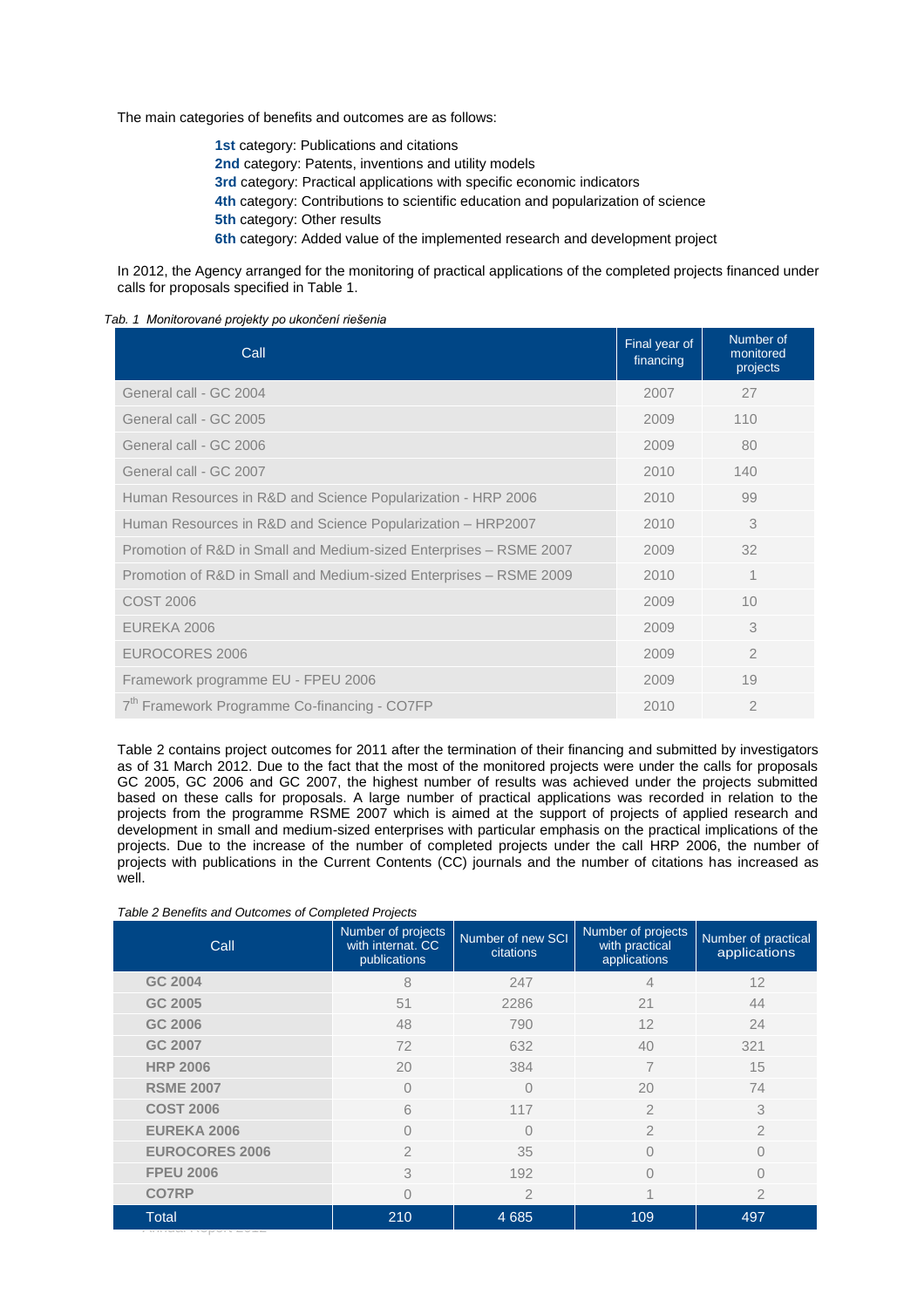## **3 . 2 F i n a n c i n g o f O n - g o i n g P r o j e c t s**

**The financing of on-going projects, i.e. the projects the financing and implementation**  of which had started in previous years and also continued in 2012, was a very **important, but also financially demanding task. The on -going projects were financed under the terms and conditions specified in Act No. 172/2005, as amended** .

The funds broken down to current and capital expenditures for the project implementation may only be provided by the Agency for no more than one financial year. The Agency provides the funds on the on-going projects twice in the following year under amendments to the contracts. The provision of the first portion of the funds is subjected to the submission of an interim annual report elaborated in compliance with the methodological guidelines set for the preparation of interim reports. The provision of the second portion of the funds is subjected to the approval of the interim annual report by the Specialist Council of the Agency. The annual report must contain, as its integral part, a section presenting specialised results in compliance with the project implementation schedule and a financial section containing a detail specification of the use of funds allocated for the financial year in question. In the cases of the CUSASBE(Promoting Co-operation between Universities, the Slovak Academy of Sciences and the Business Environment) Programme and bilateral grant schemes, the funds are granted in the form of a lump-sum grant following the evaluation of the interim annual reports by the specialist body.

The implementation of the on-going projects is assessed by the specialist bodies of the Agency and the evaluation report to the annual project reports contains a recommendation for the Director of the Agency to continue with the financing of the projects.

During 2012, the Agency financed the on-going projects submitted under the calls specified in Table 3.

| GC 2010             | 174 projects – the start of financing in 2011 |
|---------------------|-----------------------------------------------|
| <b>HRP 2007</b>     | 13 projects – the start of financing in 2008  |
| <b>HRP 2009</b>     | 118 projects – the start of financing in 2009 |
| CUSASBE 2009        | 5 projects – the start of financing in 2009   |
| <b>RSME II 2009</b> | 22 projects – the start of financing in 2011  |

*Table 3 Financing of On-going Projects*

In March 2012 the first portion of the funds was provided in the amount of 50% of the annual budget for the projects on the basis of the annual reports delivered to the Agency.

The second portion of the funds representing co-financing up to the approved amount of the 2012 budget for the projects was provided after the completion of the evaluation of annual reports by the specialist bodies of the Agency during the 2nd and 3rd quarters of 2012.

The funds for the projects were transferred to the bank accounts of the beneficiaries specified in their contracts on the provision of funds entered into with the Agency.

The total amount of the support provided in 2012 for the implementation of on-going projects is shown in Table 4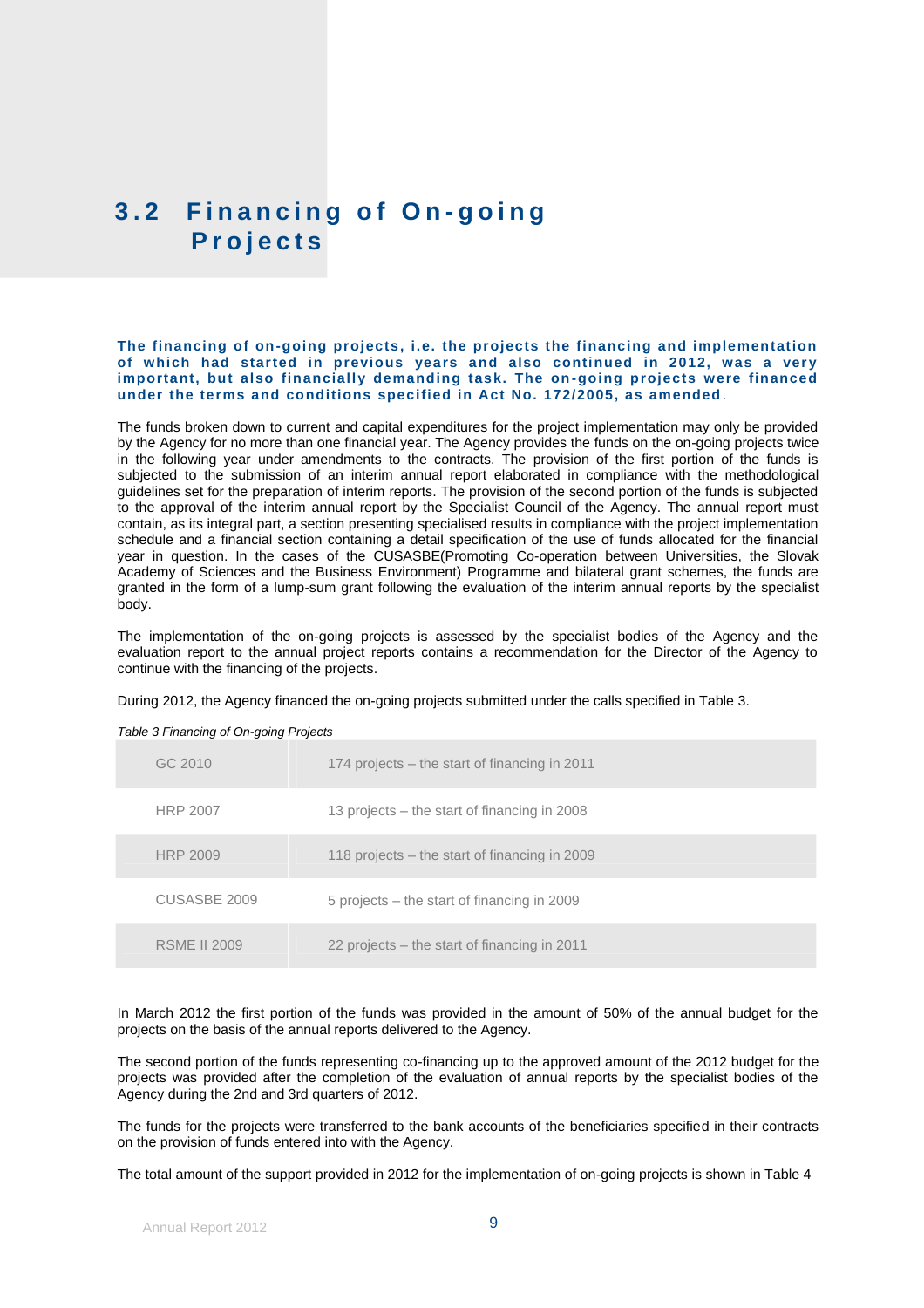#### *Table 4 Funds Provided in 2012 for On-going Projects (in EUR)*

| Call                | Number of<br><b>Projects</b> | <b>Current Expenses</b> | <b>Capital Expenses</b> | <b>Total</b> |
|---------------------|------------------------------|-------------------------|-------------------------|--------------|
| GC 2010             | 174                          | 11,557,430              | $\overline{0}$          | 11,557,430   |
| <b>HRP 2007</b>     | 13                           | 135,238                 | $\Omega$                | 135,238      |
| <b>HRP 2009</b>     | 118                          | 2,081,095               | $\overline{0}$          | 2,081,095    |
| <b>CUSASBE 2009</b> | 5                            | 269,443                 | 98,864                  | 368,307      |
| <b>RSME II 2009</b> | 22                           | 1,023,626               | $\Omega$                | 1,023,626    |
| Total               | 332                          | 15,066,832              | 98,864                  | 15,165,696   |

In 2012, the Agency continued with the financing of the projects which had commenced in 2011 under **bilateral cooperation**between Slovakia and Austria, Romania, Slovenia and Portugal, as specified in Table 5.

*Table 5 Grants Provided by the Agency on On-going Bilateral Mobility Projects in 2012*

| Call under bilateral<br>Scientific and Technology Cooperation | <b>Number of Projects</b> | <b>Grant in EUR</b><br>(current expenses) |
|---------------------------------------------------------------|---------------------------|-------------------------------------------|
| Slovak-Austrian 2010                                          | 16                        | 30,243                                    |
| Slovak-Romanian 2010                                          | 15                        | 38,551                                    |
| Slovak-Slovenian 2010                                         | 12                        | 30,755                                    |
| Slovak-Portugal 2010                                          | 12                        | 32,271                                    |
| Total                                                         | 55                        | 131,820                                   |

In addition, the Agency continued with the support, to the appropriate extent, of activities performed by the investigators and researchers under the programmes of the **European Science Foundation (ESF)**(the Agency became its member in January 2006), as shown in Table 6. The European Science Foundation is a European association of research organisations and grant agencies supporting by its activities cooperation in the field of fundamental research at the European level and organizes a uniform assessment of fundamental research projects. The basic contribution of the Agency to the European Science Foundation represented in 2012 the amount of **EUR 15,208.30**and for 2013 the amount of **EUR 12,543.71.**

In January 2012, the Agency became a member of **Science Europe**, another international non-profit organisation which is the association of 51 organisations from 26 member states funding research and development from public funds. Science Europe was founded in October 2011 with the aim to promote the collective interests of its member organisations and to make the coordination of scientific policies at the international level more effectively. The basic contribution of the Agency in 2012 represented the amount of **EUR 4,300**and in 2013 the amount of **EUR 7,060**.

*Table 6 Agency's Support of On-going EUROCORES and RNP Activities in 2012*

| Call/Programme                         | Number of Projects | <b>Funds in EUR</b> |
|----------------------------------------|--------------------|---------------------|
| <b>EUROCORES Project</b>               |                    | 24,000              |
| <b>EUROCORES Project Co-ordination</b> |                    | 9.100               |
| <b>RNP Project Co-ordination</b>       |                    | 18,000              |
| Total                                  | 9                  | 51,100              |

#### **Open public call for submission of applications for co -financing of projects financed from the 7th Framework Programme of the European Community (EC) for Research, Technological Development and Demonstra tion Activities, including the Programme**  of the European Atomic Energy Community (Euratom) - CO7FP.

The main objective of this call is the promotion of active participation of Slovak top staff and research and development teams in the 7th Framework Programme of the European Communities for Research, Technological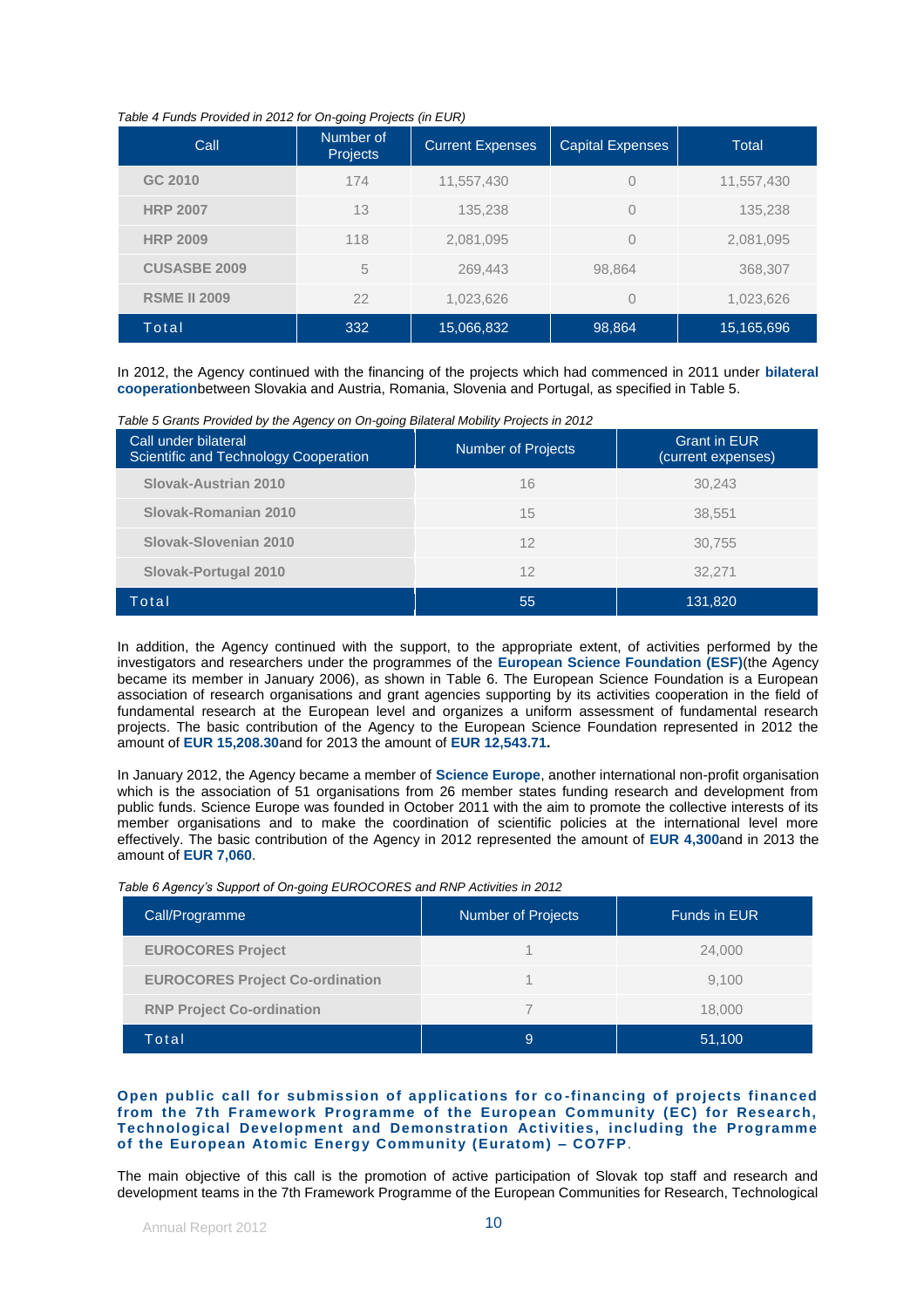

Development and Demonstration Activities through co-financing of the costs for the implementation of proposals of research projects under FP7 which obtained funds from the European Commission.

The beneficiaries are public higher education institutions and state higher education institutions, organisation of the Slovak Academy of Sciences, research and development organisations established by the central state administration authorities of the Slovak Republic and non-profit research and development organisations.

In the light of the experience of the Agency acquired with the implementation of CO7FP projects in the previous years it was evident that the CO7FP call has limitations in the context of real needs of projects implemented under the FP7. As a result of this experience and based on the incentives of beneficiaries, the Council for MVTS and the Agency's Bureau, the call was revised so that it provides better conditions for the project implementation. In the summer 2012, the Presidium of the Agency approved the up-dated COFP7 (2012) call. The up-dated rules of the call and the terms and conditions of the contract enable the Agency to provide funds for co-financing of projects to the successful project investigators in the FP7 in the field of research and development up to the amount of 25% of the total eligible costs provided based on the decision of the European Commission, including the final contribution paid after the completion of the project implementation under the FP7. Another important change was the rule for submitting applications which enables submitting applications for co-financing immediately after the approval of the FP7 project concerned by the European Commission and after the execution of the Grant Agreement or an amendment to the Contract of Association. The call CO7FP (2012) was published on 20 July 2012.

In 2012, the Agency supported, under the **CO7FP call**, in aggregate 49 projects in the total amount of EUR 978,204.

| Sector                               | Number of projects | Funds in EUR |
|--------------------------------------|--------------------|--------------|
| <b>Slovak Academy of Sciences</b>    | 18                 | 309,346      |
| <b>Higher Education Institutions</b> | 24                 | 581,128      |
| Other                                |                    | 87,730       |
| Total                                | 49                 | 978,204      |

T*able 7 Support of the CO7FP projects by the Agency in 2012 broken down by sectors*

### **3.3. Evaluation and Financing of Projects w h i c h S t a r t e d i n 2 0 1 2**



**This activity of the Agency related with the evaluation of applications submitted under the call marked as GC 2011 announced in 2011, while the financing of selected successful projects started in 2012.**

#### **Characteristics of GC 2011**

General call GC 2011 did not have any limitations concerning the contents of the projects. Specific focus, objectives and contents of research and development was determined by the applicant itself. Applications were allowed to be submitted by Slovak legal persons and Slovak natural persons – entrepreneurs without any prejudice to the research and development sectors.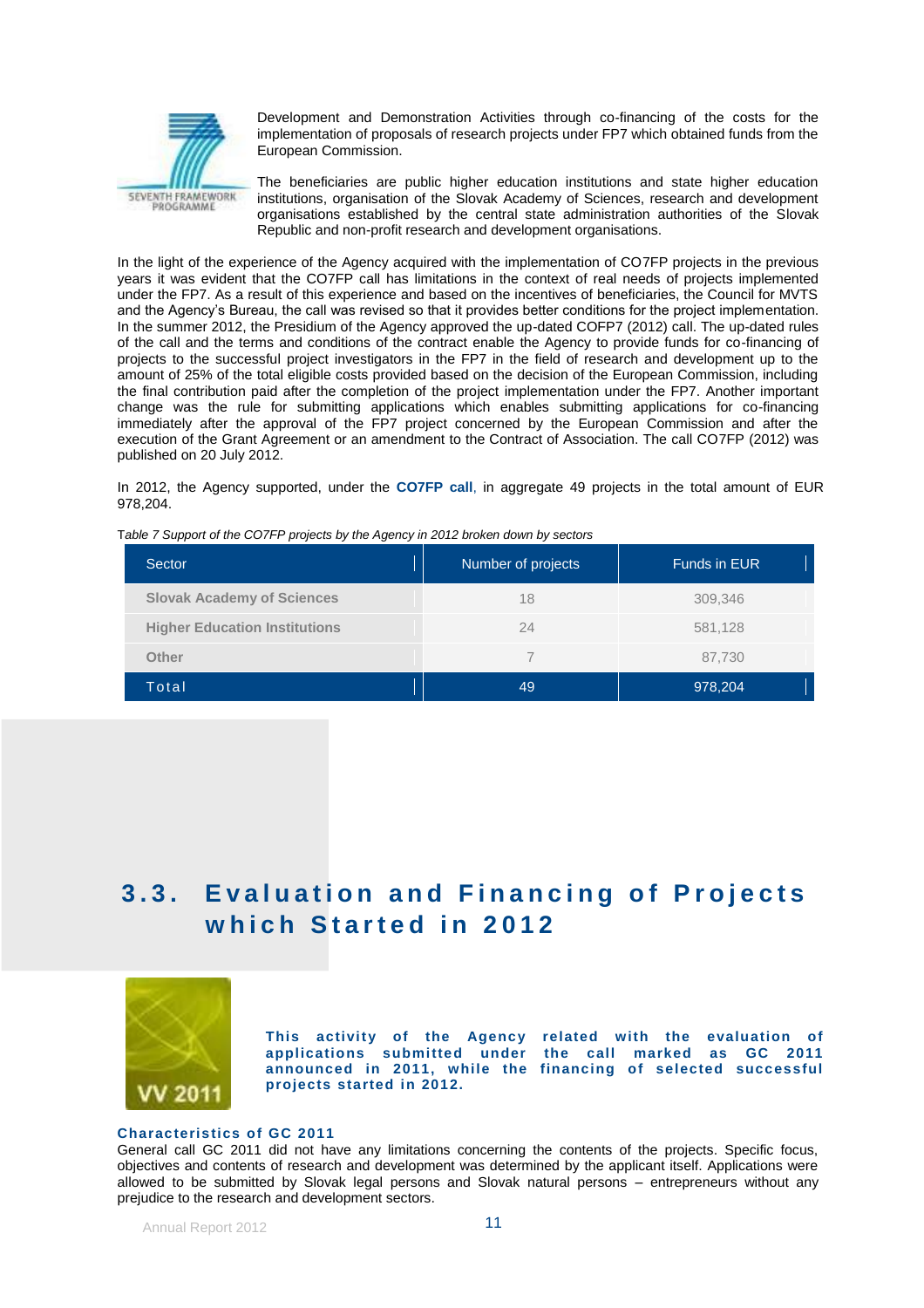#### **Basic information on GC 2011**

|  | Deadline for submission of applications: | 14.9.2011 – 14.11.2011 |
|--|------------------------------------------|------------------------|
|--|------------------------------------------|------------------------|

#### **Basic information on the registered applications**

| Total number of applications received                   | 864             |
|---------------------------------------------------------|-----------------|
| of which applications for fundamental research projects | 569             |
| of which applications for applied research projects     | 290             |
| of which applications for development projects          | 5               |
| Amount of required funds:                               | 182,096,000 EUR |
| Financial contributions of applicants                   | 17,726,000 EUR  |
| Total amount of funds                                   | 199,822,000 EUR |

#### *Table 8 Number of registered applications and required funds broken by the nature of research (in thousands EUR)*

| Nature of research    | <b>Number of Submitted</b><br>Projects | <b>Funds Claimed from</b><br>Agency | Average amount request<br>per application |
|-----------------------|----------------------------------------|-------------------------------------|-------------------------------------------|
| <b>Basic research</b> | 569                                    | 117,543,728                         | 206.564                                   |
| Applied research      | 290                                    | 63,916,069                          | 220,400                                   |
| <b>Development</b>    | 5                                      | 636,013                             | 127,203                                   |
| Total                 | 864                                    | 182,095,810                         | 210,759                                   |

#### The percentage of registered applications according to the nature of research is shown in Figure 2.

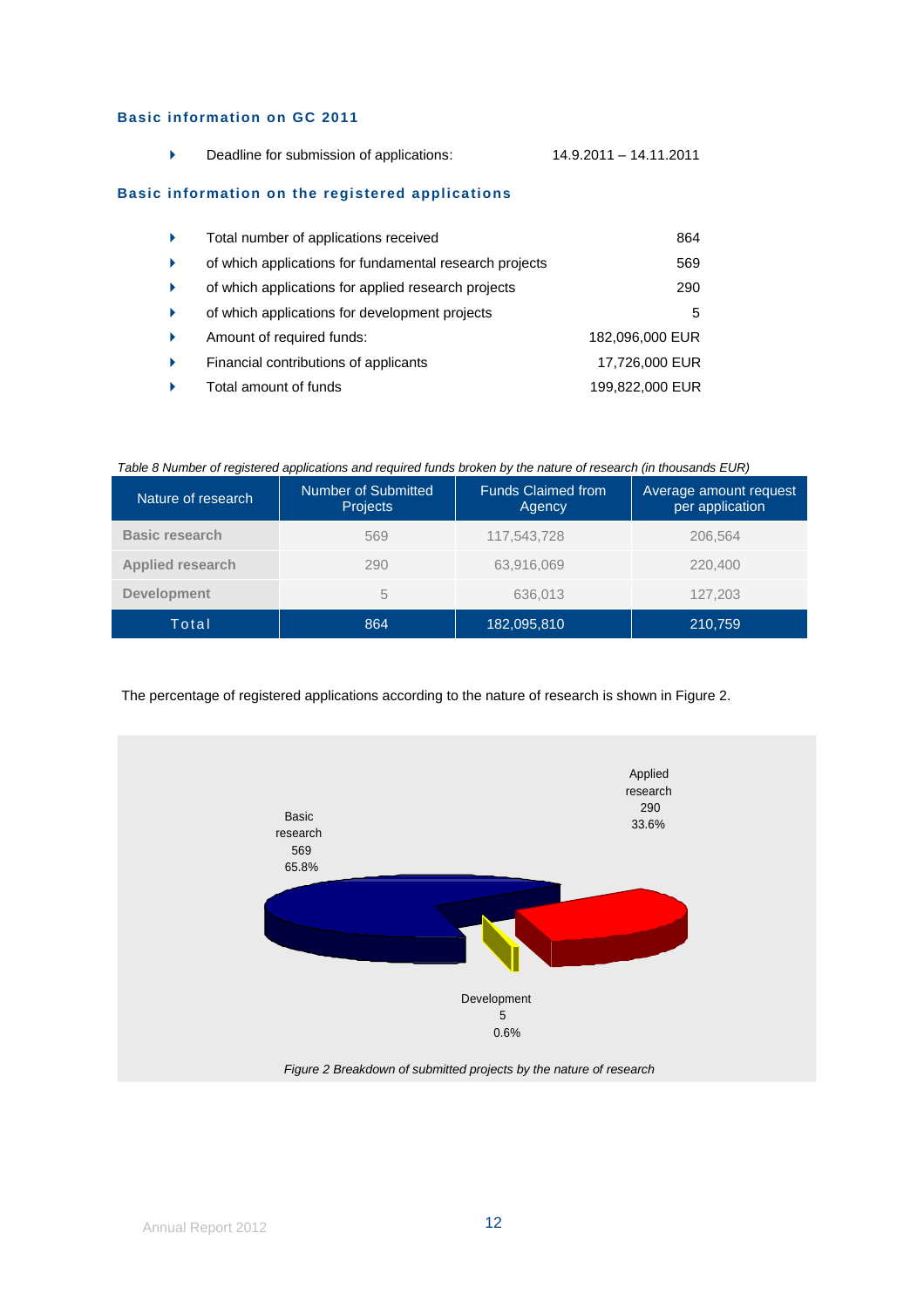*Table 9 Number of registered applications according to scientific field*

| Scientific field                | Registered applications |
|---------------------------------|-------------------------|
| <b>Natural sciences</b>         | 201                     |
| <b>Technical sciences</b>       | 296                     |
| <b>Medical sciences</b>         | 93                      |
| <b>Land management sciences</b> | 119                     |
| <b>Social sciences</b>          | 111                     |
| <b>Humanity sciences</b>        | 44                      |
| Total                           | 864                     |

Breakdown of funds required for the registered applications by scientific fields and nature of research is shown in Figure 3.



*Figure 3 Breakdown of required funds by the nature of research and by scientific field*

Trnava; 10 (6%) Nitra; 10 (6%) Bratislava; 95 (52%) Trenčín; 3 (2%) Žilina; 19 (11%) Banská Bystrica; 14 (8%) Prešov; 5 (3%) *Figure 4 Breakup of required funds by regions* Košice; 21 (12%)

Breakdown of request for funds by regions is shown in Figure 4 (in thousands EUR).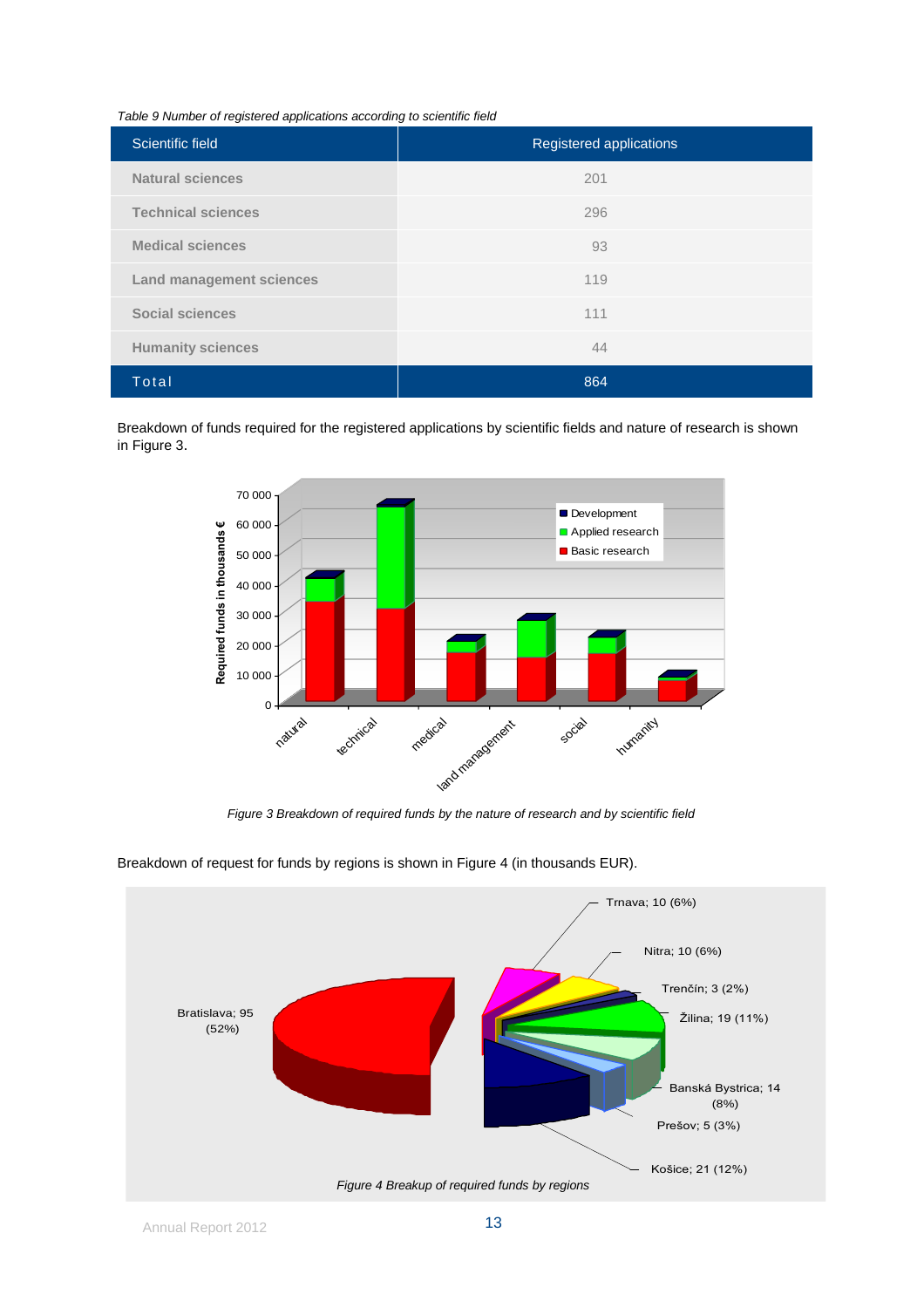

Figure 5 illustrates the share of funds required in the applications submitted under the call GC 2011 by sectors.

*Figure 5 Breakdown of registered applications by sector*

#### **Basic information on the evaluation process:**

| Þ  | deadline for the evaluation of applications:                   | May 2012       |
|----|----------------------------------------------------------------|----------------|
| Þ. | total number of applications                                   | 864            |
| Þ. | number of excluded applications (technical and formal control) | 91             |
| Þ. | number of applications undergoing evaluation by specialists    | 773            |
| Þ. | number of applications on which the funds were grated          | 166            |
| Þ. | of which applications for fundamental research projects        | 122            |
| Þ. | of which applications for applied research projects            | 44             |
| Þ. | of which applications for development projects                 | 0              |
| Þ. | average percentage of successful applications                  | 19,2 %         |
| Þ. | total approved funds                                           | 31,956,000 EUR |
|    | funds granted in 2011                                          | 5.370,000 EUR  |

Under the public call GC 2011, as much as 864 applications for granting funds for the support of research and development project implementation were received and registered. Following the technical and formal controls 91 applications were excluded, the remaining 773 applications underwent evaluation by specialists upon which 166 applications were financed. The project implementation started on 1st July 2012. The latest date for the completion of the project implementation is 31st December 2015.

*Table 10 Number of supported applications according to the nature of research*

| Nature of research          | Number of applications | Approved financial support<br>(in thousands EUR) |
|-----------------------------|------------------------|--------------------------------------------------|
| <b>Fundamental research</b> | 122                    | 22,478                                           |
| <b>Applied research</b>     | 44                     | 9,478                                            |
| <b>Development</b>          | 0                      | $^{()}$                                          |
| Total                       | 166                    | 31,956                                           |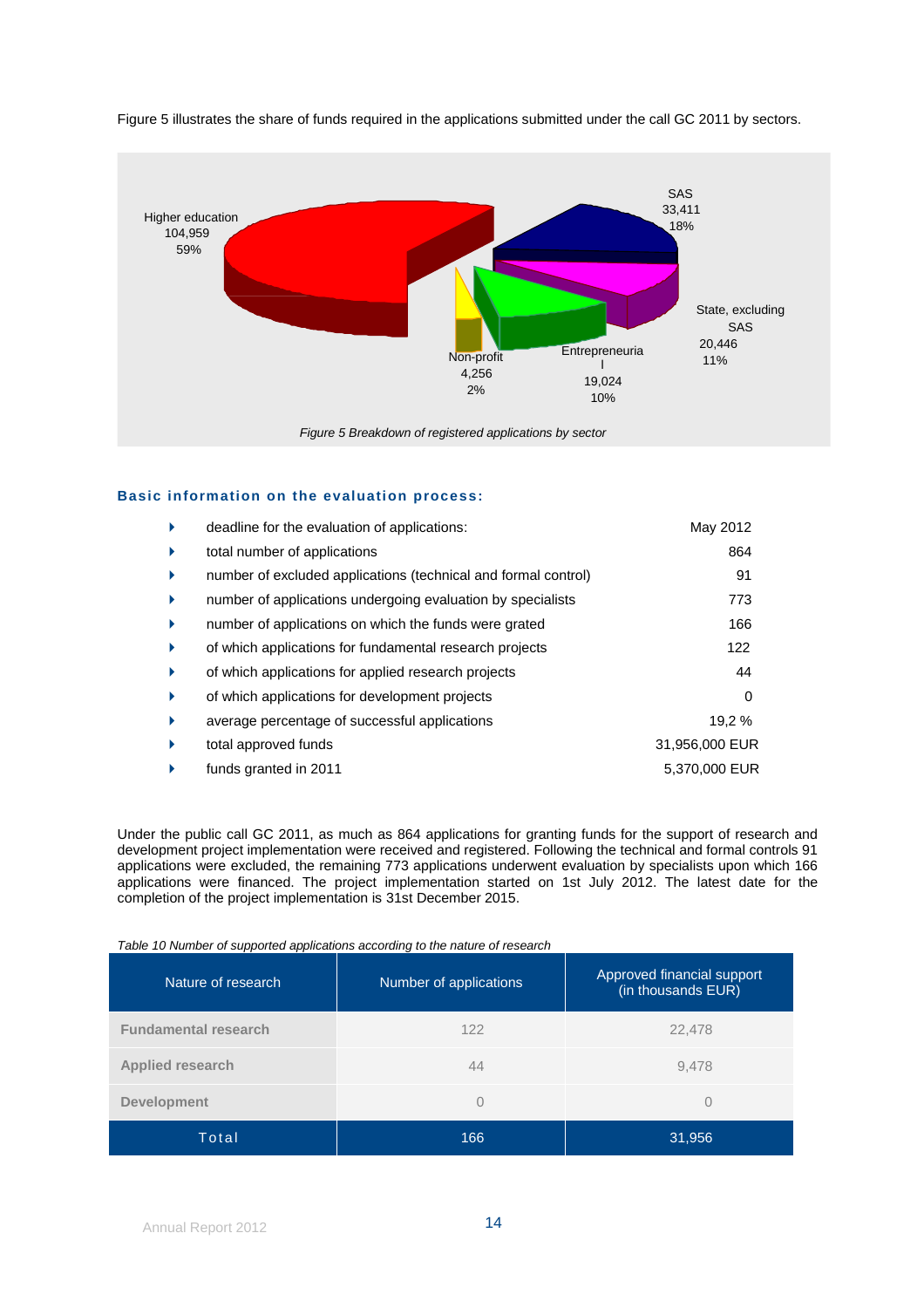

The percentage of financed applications by the nature of research is shown in Figure 6.

Table 11 Percentage of successful applications according to scientific field.

| Council                   | . .<br>~<br>Registered applications | <b>Financed projects</b> | Successfulness (%) |
|---------------------------|-------------------------------------|--------------------------|--------------------|
| <b>Natural sciences</b>   | 201                                 | 49                       | 24,4               |
| <b>Technical sciences</b> | 296                                 | 50                       | 16,9               |
| <b>Medical sciences</b>   | 93                                  | 21                       | 22,6               |
| <b>Land sciences</b>      | 119                                 | 19                       | 16,0               |
| <b>Social sciences</b>    | 111                                 | 20                       | 18,0               |
| <b>Humanity sciences</b>  | 44                                  | 7                        | 15,9               |
| Total                     | 864                                 | 166                      | 19,2               |

The breakdown of financed applications by scientific field is shown in Figure 7.



*Figure 7 Breakdown of financed applications by scientific field*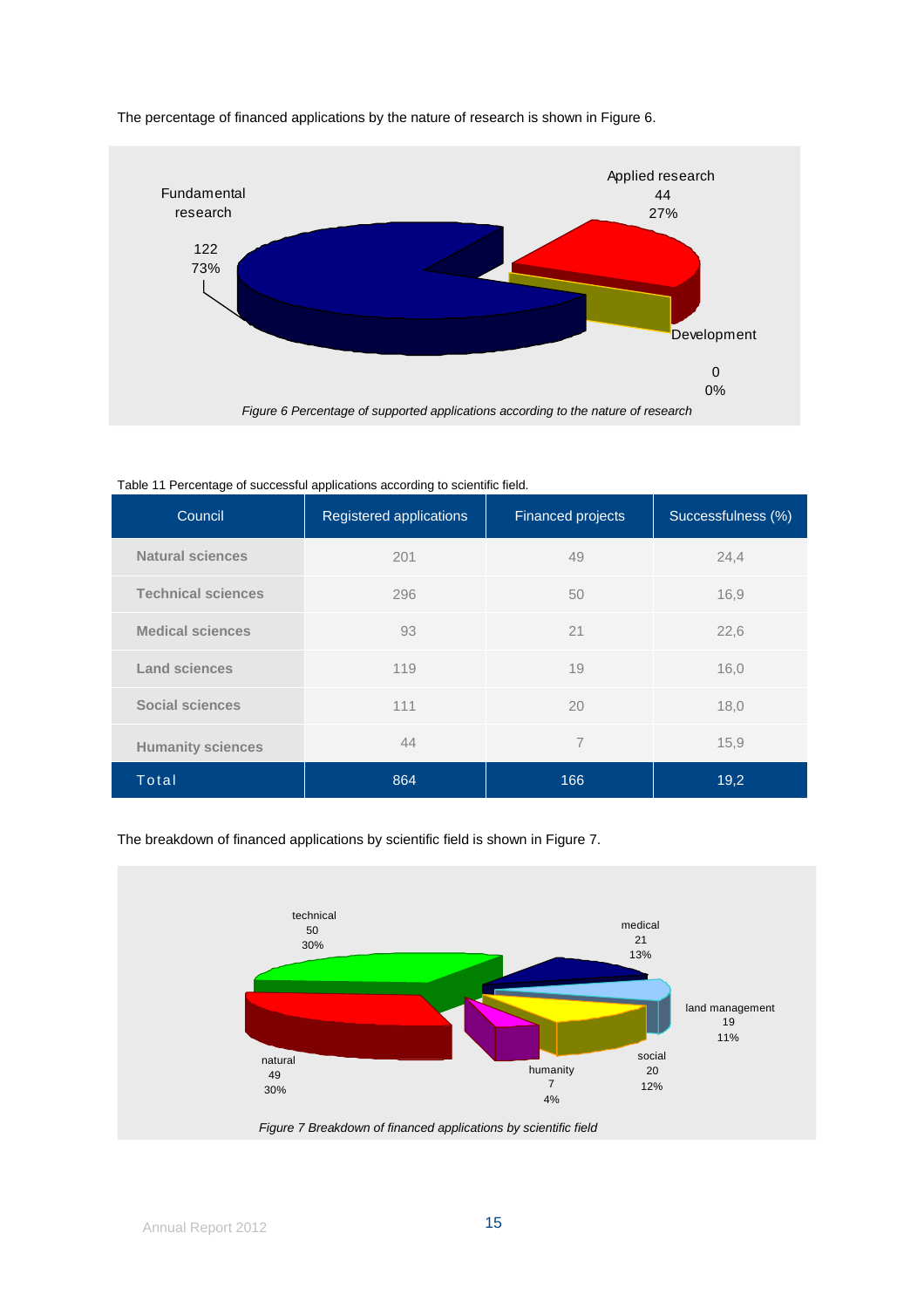The breakdown of approved financial support for the financed projects by regions is shown in Figure 8 and by research and development sector is shown in Figure 9.





#### **Information on the projects under bilateral co -operation**

In 2012, the Agency started to finance **bilateral projects** carried out within international cooperation which were submitted under the calls for scientific and technology cooperation published in 2011 and/or 2010 - with Bulgaria, France, Czech Republic and Serbia as shown in Table 12.

*Table 12 Support provided by the Agency to bilateral mobility projects commencing in 2012*

| Call under bilateral<br>scientific and technology cooperation | Number of projects | Funds in EUR (current<br>expenses) |
|---------------------------------------------------------------|--------------------|------------------------------------|
| Slovak-Bulgarian 2010                                         | 15                 | 36.671                             |
| <b>Slovak-French 2011</b>                                     | 15                 | 38,997                             |
| Slovak-Czech 2011                                             | 50                 | 92.718                             |
| Slovak-Serbian 2011                                           | 15                 | 35,218                             |
| Total                                                         | 95                 | 203.604                            |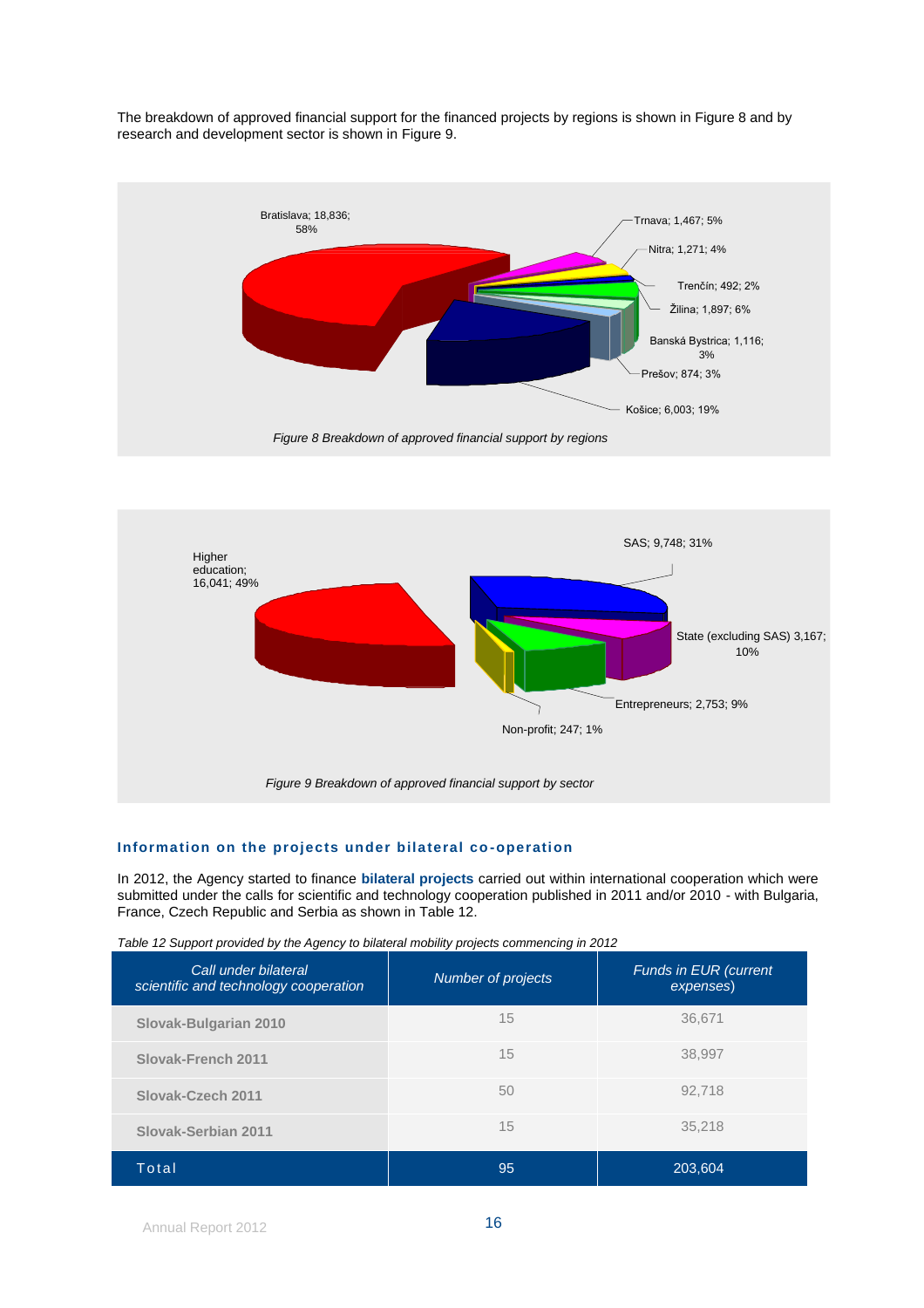## **4 State Aid**

**The financial support provided from the public funds to business entities (the state aid) enables promotion of the most effective process of utilisation of the research findings, linking research and market needs and related economic and social development of the country. It contributes to the better competitiveness of enterprises, increases their production and the quality of products and services, stimulates the creation of new jobs, etc.** 

On 16th June 2008 the European Commission approved the Research and Development Support Scheme of the Slovak Research and Development Agency (State Aid Scheme) N 702/2007 valid till 31st December 2013. This scheme applies to all types of enterprises – small, medium and also large-size enterprises.

On 27th April 2009 the European Commission approved the Research and Development Support Scheme of the Slovak Research and Development Agency in the Field of Transport X 477/2009 (Block Exemption). The scheme is valid till 31st December 2013.

## **4.1 E v a l u a t i o n o f S t a t e A i d P r o v i d e d b y t h e A g e n c y**

**Under State Aid Scheme N 702/2007 the state aid was granted to 34 business entities and the amount of the state aid so granted represents EUR 2,202,275.**

Under State Aid Scheme X 477/2009 no state aid was granted in 2012. The provision of state aid to one business entity ended in 2010.

Overall, in 2012 the state aid was granted to 34 business entities and the amount of the granted state aid represents EUR 2,202,275 (the share of EU funds is 0%, down by 42% in comparison with 2011 when it was EUR 5,270,244.50).

The state aid granted under the state aid schemes represents 100% of the total state aid granted by the Agency.

The state aid granted under the schemes for the regions which qualify for state aid according to Article 87(3)(a) of the EC Treaty (SK02 Western Slovakia, SK03 Central Slovakia, SK04 Eastern Slovakia) represents 35% of the aggregate state aid granted under the schemes, the state aid granted under the schemes to the regions which qualify for state aid according to Article 87(3)(c) of the EC Treaty (SK01 Bratislava Region) represents 65% of the aggregate state aid granted under the schemes.

The aggregate state aid granted to regions which qualify for state aid according to Article 87(3)(a) of the EC Treaty (SK02Western Slovakia, SK03 Central Slovakia, SK04 Eastern Slovakia) represents 35% of the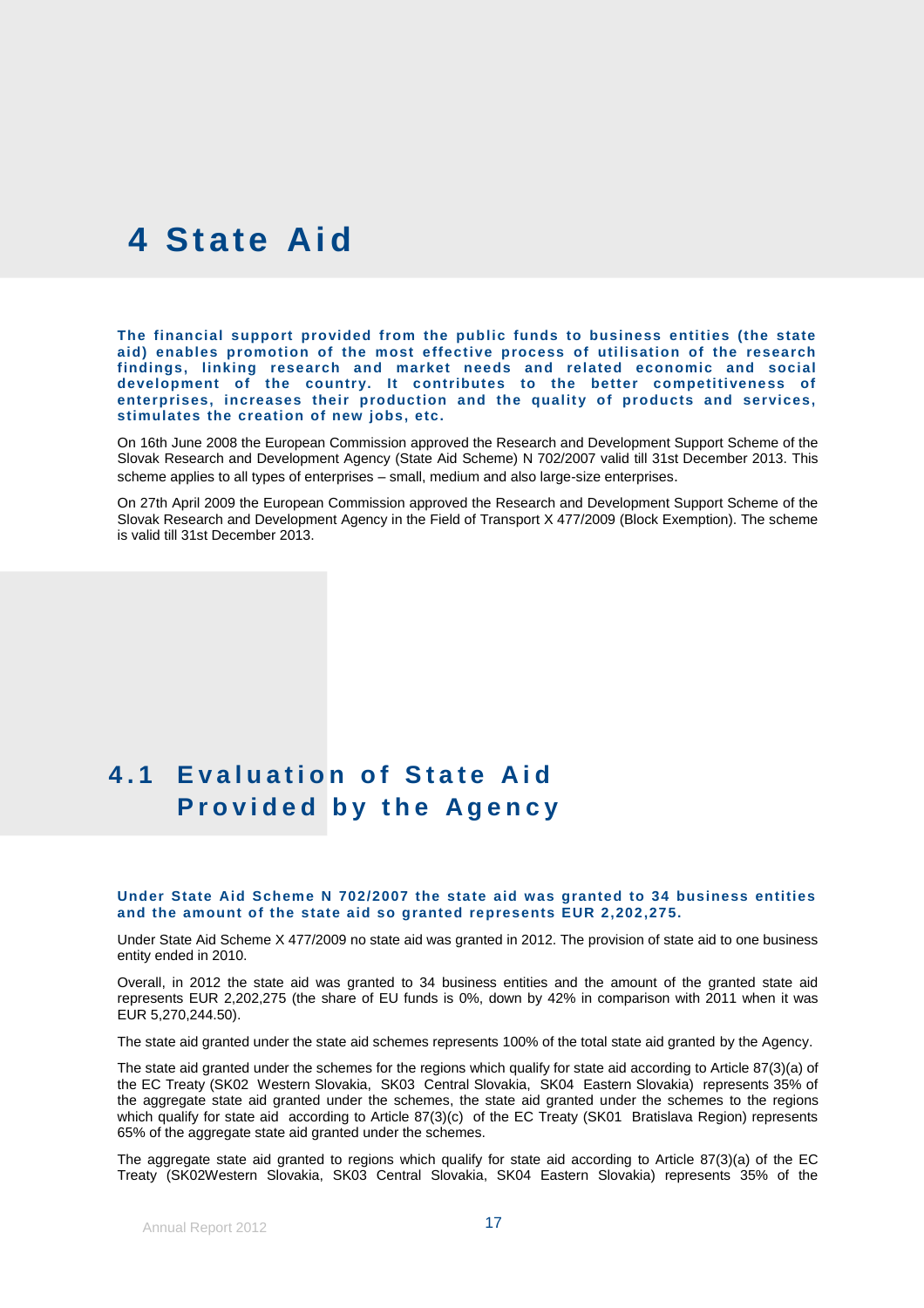aggregate state aid granted, the aggregate state aid granted under the schemes to the regions which qualify for state aid according to Article 87(3)(c) of the EC Treaty (SK01 Bratislava Region) represents 65% of the aggregate state aid granted under the schemes.

The state aid granted to SME represents 92.61% of the aggregate state aid granted in 2012 by the Agency.

In 2012 the Agency financed mainly the projects for small and medium-sized enterprises. The state aid was granted as follows: to 19 enterprises from Bratislava Region, 0 enterprises from Banská Bystrica Region, 1 enterprise from Košice Region, 3 enterprises from Nitra Region, 2 enterprises from Prešov Region, 3 enterprises from Trenčín Region, 2 enterprises from Trnava Region and 4 enterprises from Žilina Region.

Breakdown of the state aid granted by the Agency in 2012 by regions is shown in Figure 10.



## **4.2 Further Steps in the Field of State** Aid Granted by the Agency

#### **Initial evaluation and financing of new projects**

At present, there are the two schemes applicable in the Agency, in particular:

- ▶ Research and Development Support Scheme of the Slovak Research and Development Agency (State Aid Scheme) N 702/2007 approved by the European Commission and valid till 31st December 2013.
- Research and Development Support Scheme of the Slovak Research and Development Agency in the Field of Transport X 477/2009 (Block Exemption) approved by the European Commission and valid till 31st December 2013.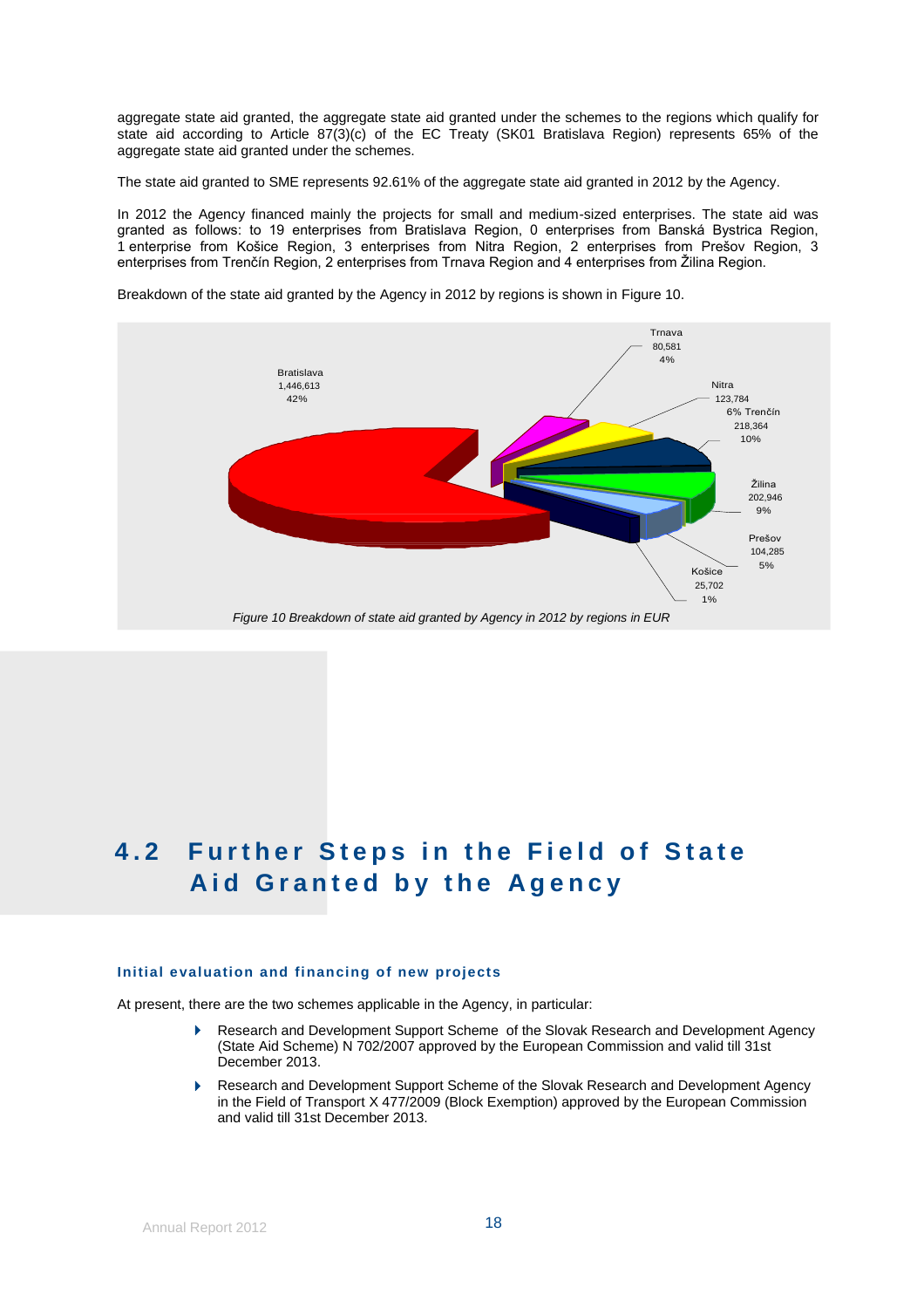## **5** Budget of the Agency

**The budget of the Agency had an upward trend up to 2009. However, in 2010 and 2011 the budget was significantly reduced. But in 2012 it again continued with an upward trend, see the Chart below.**



For 2012, the Agency was initially allocated binding funds from the state budget under the Programme 06K "National Science and Technology Development Programme" – 06K11 "Research and Development Tasks Supported by the Slovak Research and Development Agency" as shown in Table 13.

The Slovak Parliament approved the budget for the activities of the Agency assigned to the Agency by Act No. 172/2005 Coll. in the amount of EUR 21,813,643, of which EUR 1,427,463 for the operation of the Agency and EUR 20,386,180 for the promotion of research and development.

By Budgetary Decree No. MŠSR-2012-1133/3946:2-05, dated 26 January 2012, the budget of the Agency was increased in the item covering the Programme 06K11 concerning current expenses (600) by EUR 3,100,000.

During 2012 the budget was adjusted by other budgetary decrees.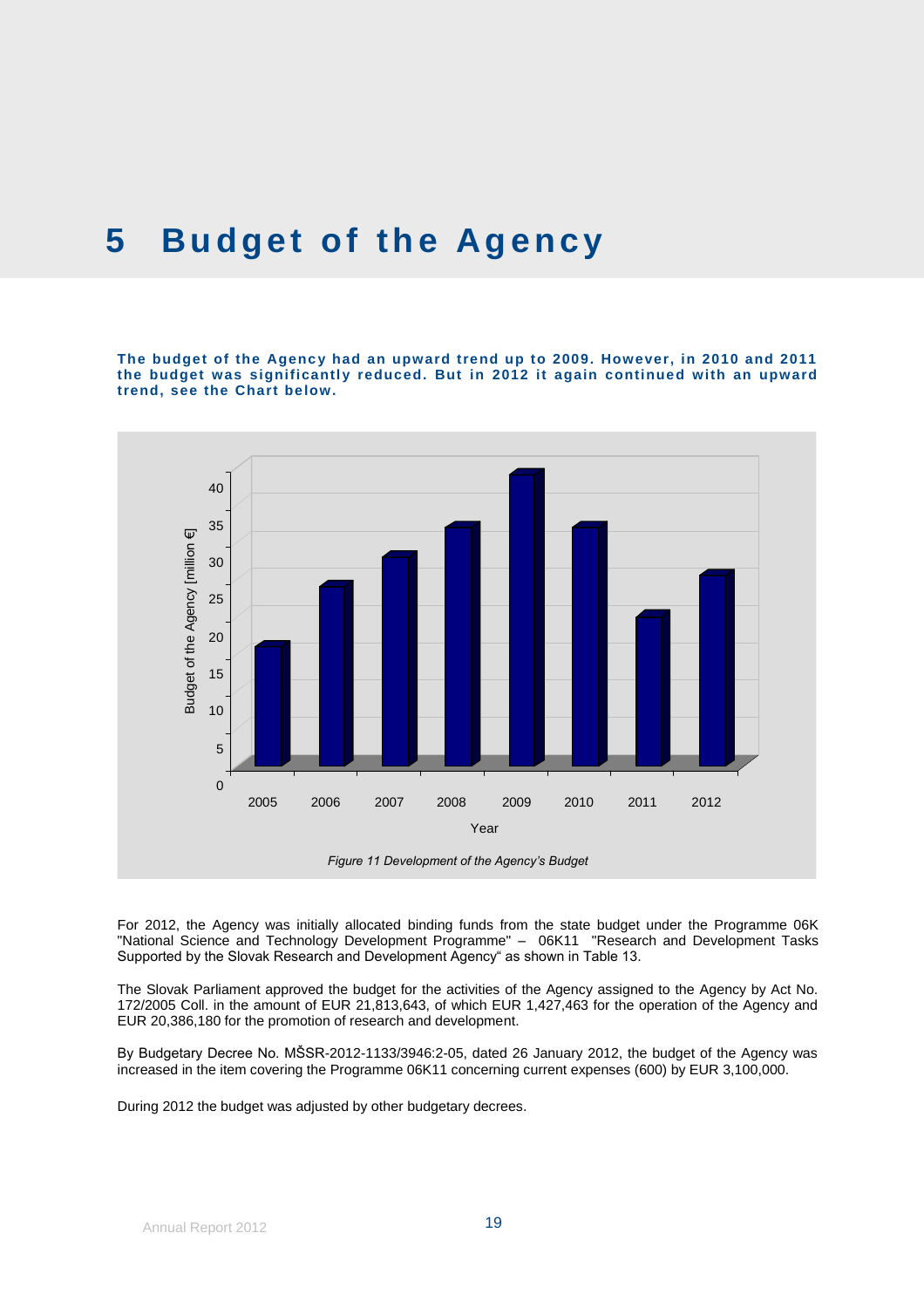#### *Table 13 Budget in 2012 in EUR*

| 06 K 11                   | R& D Tasks supported by the Agency (600+700)                  | 24,993,643 |
|---------------------------|---------------------------------------------------------------|------------|
| <b>Agency's Operation</b> | <b>Total operation expenses</b>                               | 1,507,463  |
| 01.3.3                    | <b>Total current expenses (600)</b>                           | 1,427,463  |
|                           | of which:                                                     |            |
| 01.3.3                    | - Wages, salaries, service income and other<br>expenses (610) | 679,854    |
| 01.3.3                    | - Number of employees (persons)                               | 57         |
| 01.3.3                    | - Premium and contributions to insurance<br>companies (620)   | 237,609    |
| 01.3.3                    | - Goods and services (630)<br>510,000                         |            |
| 01.3.3                    | - Current transfers (640)                                     | $\Omega$   |
| 01.3.3                    | <b>Total capital expenses (700)</b>                           | 80,000     |
| 01.3.3                    | Procurement of computer technology (713002)                   | 80,000     |
| R&D promotion             | TOTAL expenditures for science and research                   | 23,486,180 |
| 01.4.0.5                  | <b>Total current expenses (600)</b>                           | 22,986,180 |
| 01.4.0.5                  | of which: Research and development tasks (637010)             | 22,986,180 |
| 01.4.0.5                  | <b>Total capital expenses (700)</b><br>500,000                |            |

The final budget adjusted by the budgetary decrees and real implementation as of 31 December 2012 is in Table 14 and the financing of research and development projects in 2012 is in Table 15.

*Table 14 Budgetary funds and their implementation in 2012 in EUR*

| Programme<br>06K11       | <b>Budget</b><br>initially<br>approved | <b>Budget as</b><br>of 31 Dec 2012 | Use as of 31. Dec 2012 |
|--------------------------|----------------------------------------|------------------------------------|------------------------|
| <b>Operation</b>         | 1,427,463                              | 1,480,995                          | 1,479,941              |
| - current                | 1,427,463                              | 1,427,463                          | 1,426,409              |
| - capital                | $\overline{0}$                         | 53,532                             | 53,532                 |
| <b>R&amp;D</b> promotion | 20,386,180                             | 22,190,044                         | 22,162,572             |
| - current                | 19,886,180                             | 22,091,180                         | 22,063,708             |
| - capital                | 500,000                                | 98,864                             | 98,864                 |
| Agency's Budget TOTAL    | 21,813,643                             | 23,671,039                         | 23,642,513             |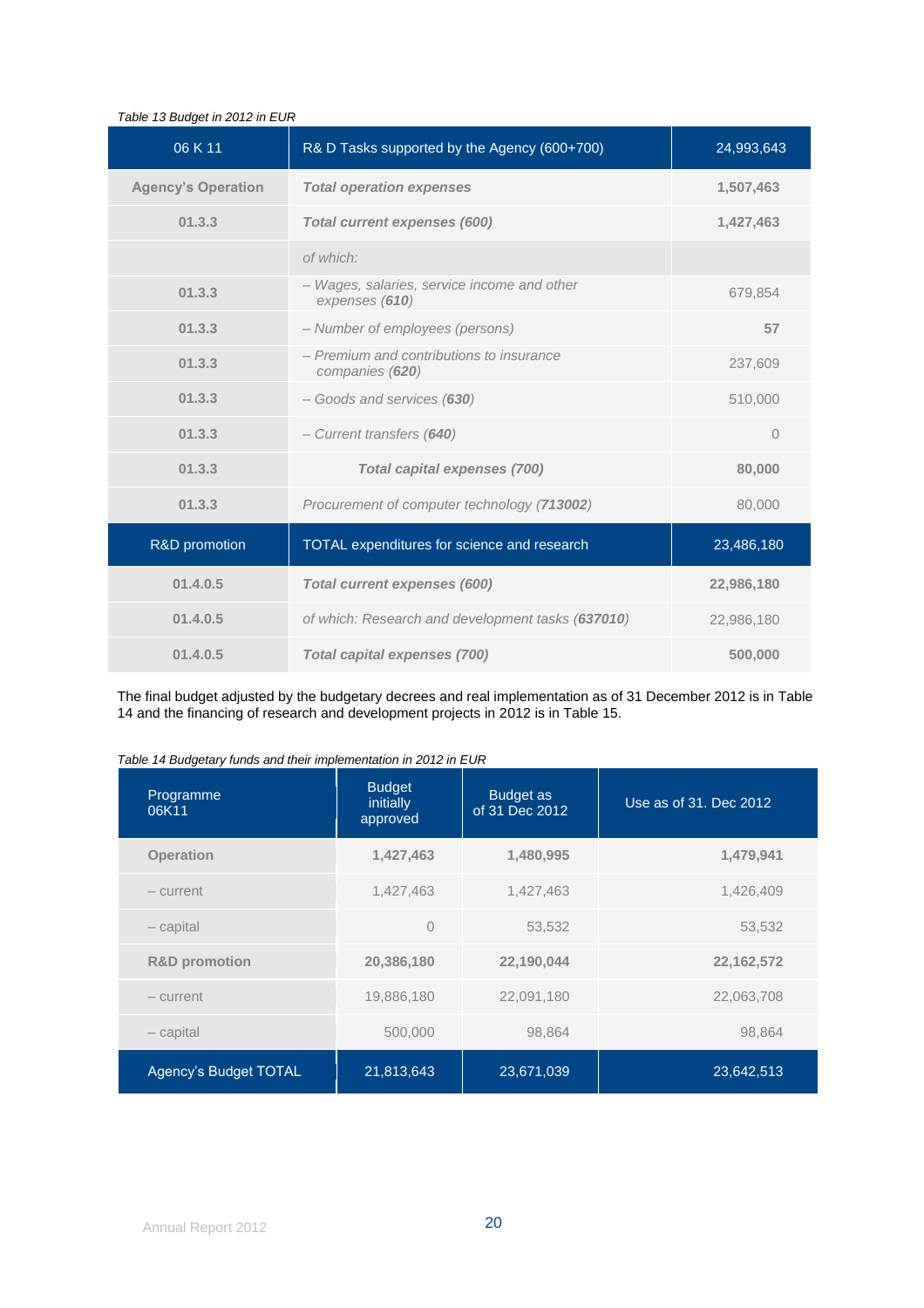| Table 15 Financing of research and development projects by the Agency in 2012 in EUR |  |  |
|--------------------------------------------------------------------------------------|--|--|
|--------------------------------------------------------------------------------------|--|--|

| Tile of call/programme                                                                                        | Current<br>expenses | Capital<br>expenses | <b>Total</b> | Total -<br>financing |
|---------------------------------------------------------------------------------------------------------------|---------------------|---------------------|--------------|----------------------|
| <b>Bilateral projects</b>                                                                                     | 335,424             | $\Omega$            | 335,424      | $\Omega$             |
| ESF activities - EUROCORES and RNP                                                                            | 51,100              | $\bigcap$           | 51,100       | $\Omega$             |
| Membership contributions to international<br>organisations (ESF and SE)                                       | 32,052              | $\Omega$            | 32,052       | $\Omega$             |
| Co-financing of projects supported from<br>$FP7 - CO7FP$                                                      | 978,204             | $\Omega$            | 978,204      | 0                    |
| General call - GC2010                                                                                         | 11,557,430          | 0                   | 11,557,430   | 2,650,534            |
| General call - GC2011                                                                                         | 5,369,765           | 0                   | 5,369,765    | 755,294              |
| Human potential in the field of Research<br>and Development and Popularization of<br>Science-HRP 2007         | 135,238             | $\Omega$            | 135,238      | 15,700               |
| Human potential in the field of Research<br>and Development and Popularization of<br>Science-HRP 2009         | 2,081,096           | $\Omega$            | 2,081,096    | 411.888              |
| Promotion of co-operation between<br>Universities, the Slovak Academy of<br>Sciences and the business circles | 269,443             | 98,864              | 368,307      | 443,500              |
| Promoting research and development in<br>SME (start- up, spin-off) - RSME-II-2009                             | 1,023,626           | $\Omega$            | 1,023,626    | 712,909              |
| Total                                                                                                         | 21,833,378          | 98,864              | 21,932,242   | 4,989,825            |

In 2012 the beneficiaries received the funds for the support of research and development in 2012 by wire transfer from the Agency's bank account.

The breakdown of the funds for the projects submitted in 2012 by the type of beneficiary is in Table 16.

As it arises from the structure of the beneficiaries of the funds for research and development, the most subsidies were provided to public higher education institutions, both in the form of current and capital expenses. These are followed by the Slovak Academy of Sciences and business entities.

*Table 16 Structure of funds provided to the projects supported in 2012 in EUR*

| Type of organisation                                  | <b>Current expenses</b> | Capital expenses | <b>Total</b> |
|-------------------------------------------------------|-------------------------|------------------|--------------|
| <b>State</b>                                          | 1.828.118               | $\Omega$         | 1,828,118    |
| <b>Slovak Academy of Sciences</b>                     | 7,227,663               | $\Omega$         | 7,227,663    |
| Civic associations, foundations                       | 165,305                 | $\Omega$         | 165,305      |
| <b>Non-profit organisations</b>                       | 228,616                 | $\Omega$         | 228,616      |
| <b>Entrepreneurial entities</b>                       | 2,274,584               | $\Omega$         | 2,274,584    |
| International organisations                           | 59,152                  | $\Omega$         | 59,152       |
| <b>Public higher education</b><br><b>institutions</b> | 10,049,940              | 98.864           | 10,148,804   |
| Total                                                 | 21,833,378              | 98,864           | 21,932,242   |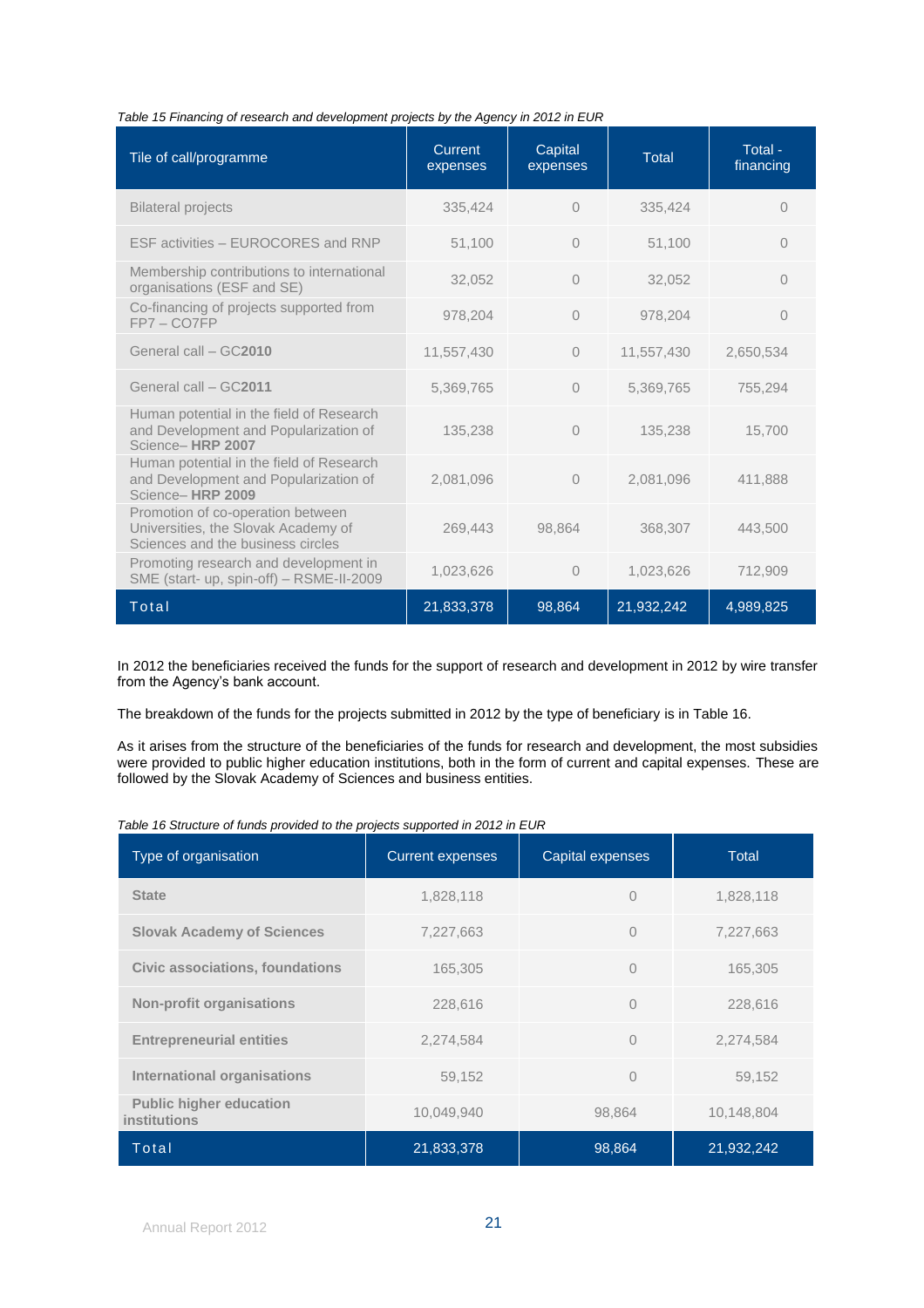## **6 Personn el Issues**

## **6 . 1 B u r e a u o f t h e A g e n c y**

#### **The average recorded number of employees of the Agency (the Bureau of the Agency) as of 31 December 2012 was 52 and the real number of the Agency's employees as of 31 December 2012 was 53.**

The number of the Agency's employees of individual organisational units with the organisational structure in 2012 is illustrated in Table 17.

|  | Table 17 Number of the Agency's employees pursuant to the organisational structure as of 31 December 2012 |
|--|-----------------------------------------------------------------------------------------------------------|
|  |                                                                                                           |

|                                                       | Počet zamestnancov |
|-------------------------------------------------------|--------------------|
| The Agency as a whole:                                | 53                 |
| <b>Director's Cabinet</b>                             | 3                  |
| <b>General Calls Department</b>                       | 14                 |
| <b>Programmes Department</b>                          | 14                 |
| <b>Financial Department</b>                           | 11                 |
| <b>Information Technology and Services Department</b> | 5                  |
| <b>Audit Department</b>                               | $\overline{4}$     |
| <b>Personnel and Wages Department</b>                 | $\overline{2}$     |

As of 31 December 2012, the average age of the Agency's staff was 40.The qualification structure of employees as of 31 December 2002 is illustrated in Table 18.

*Table 18 Qualification Structure of the Agency's Staff as of 31 December 2012*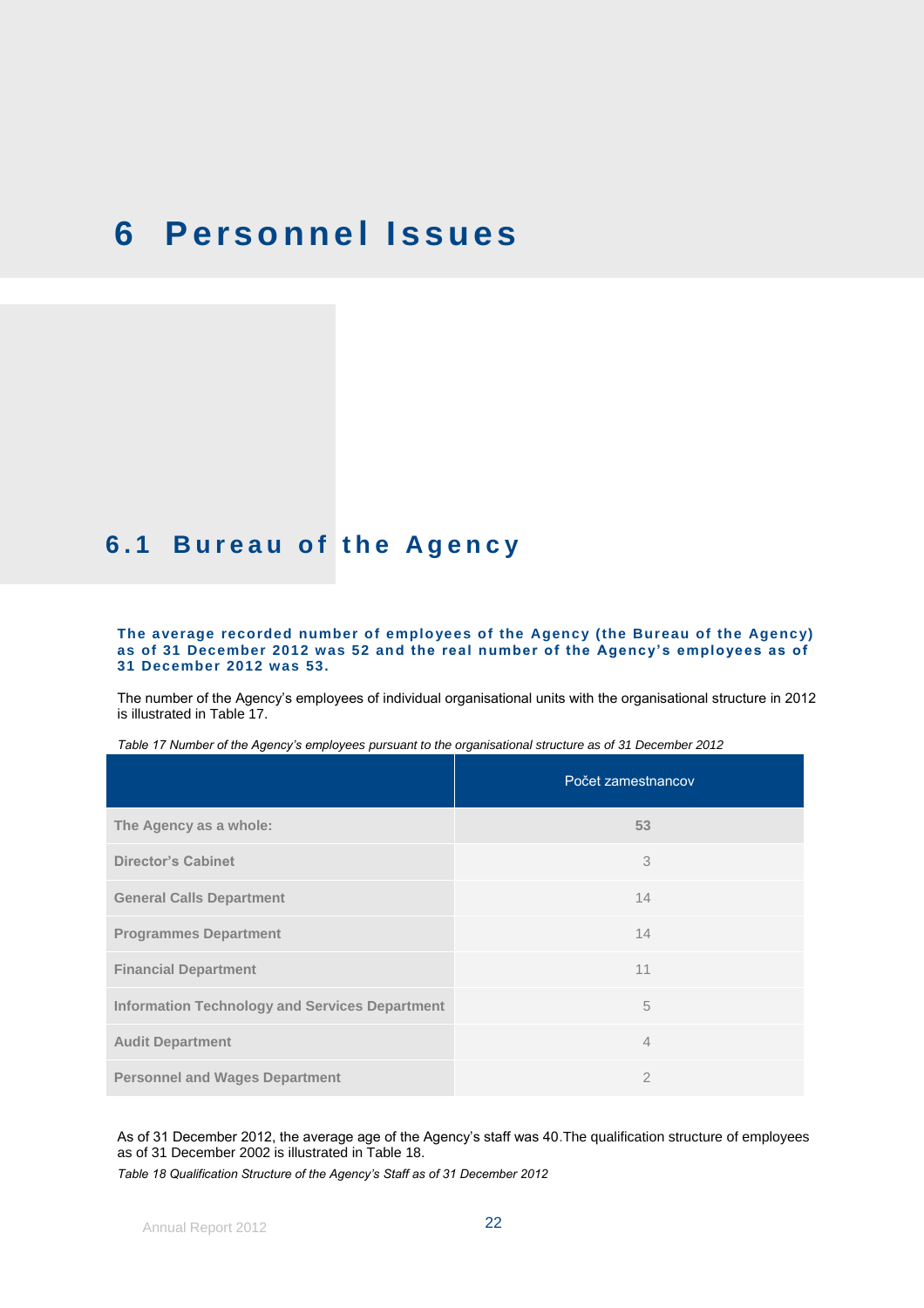| <b>Qualification Level</b>             | Number of employees |
|----------------------------------------|---------------------|
| <b>Secondary Education</b>             | 9                   |
| <b>Higher Education - first stage</b>  | $\Omega$            |
| <b>Higher Education - second stage</b> | 36                  |
| <b>Higher Education - third stage</b>  | 8                   |
|                                        |                     |

## **6.2 Specialist Bodies of the Agency**

#### **The specialist bodies of the Agency are:**

- **Presidium**
- **Councils**

#### **Presidium**

The Presidium of the Agency is the highest professional body of the Agency. There are 13 Presidium Members of which 12 persons are honourable experts in the science and technology fields and one is a representative of the Ministry of Education. The Presidium's activity mirrors the Work Plan of the Agency elaborated by the Agency's Director. The Presidium meets according to the schedule and the needs; however, at least once a quarter. In 2012, the Presidium met 6 times. The meetings are attended by the members of the Presidium, Director, Secretary and invited participants.

| <b>President:</b>         | RNDr. Ján Sedlák, DrSc.<br>Institute of Experimental Oncology, the Slovak Academy of Sciences, Bratislava                                     |
|---------------------------|-----------------------------------------------------------------------------------------------------------------------------------------------|
| <b>Vice-President:</b>    | prof. Ing. Josef Vičan, CSc.<br>Department of Building Constructions and Bridges, University of Žilina in Žilina                              |
| Members:                  | Ing. Štefan Boháček, PhD.<br>Výskumný ústav papiera a celulózy a.s. (the Research Institute of Paper and Pulp),<br>Bratislava                 |
|                           | RNDr. Marta Cimbáková<br>Slovak Ministry of Education, Science, Research and Sports, Science and Technology<br>Section                        |
|                           | prof. RNDr. Anatolij Dvurečenskij, DrSc.<br>Institute of Mathematics of the Slovak Academy of Sciences                                        |
|                           | Ing. Mgr. Martin Filko (till 30 April 2012)<br>Faculty of Social and Economic Science of the Comenius University, Bratislava                  |
| <b>Annual Report 2012</b> | Ing. Igor Gerek, PhD.<br>Elektrotechnický výskumný a projektový ústav, a.s.<br>(Electrotechnical Research and Design Institute), Nová Dubnica |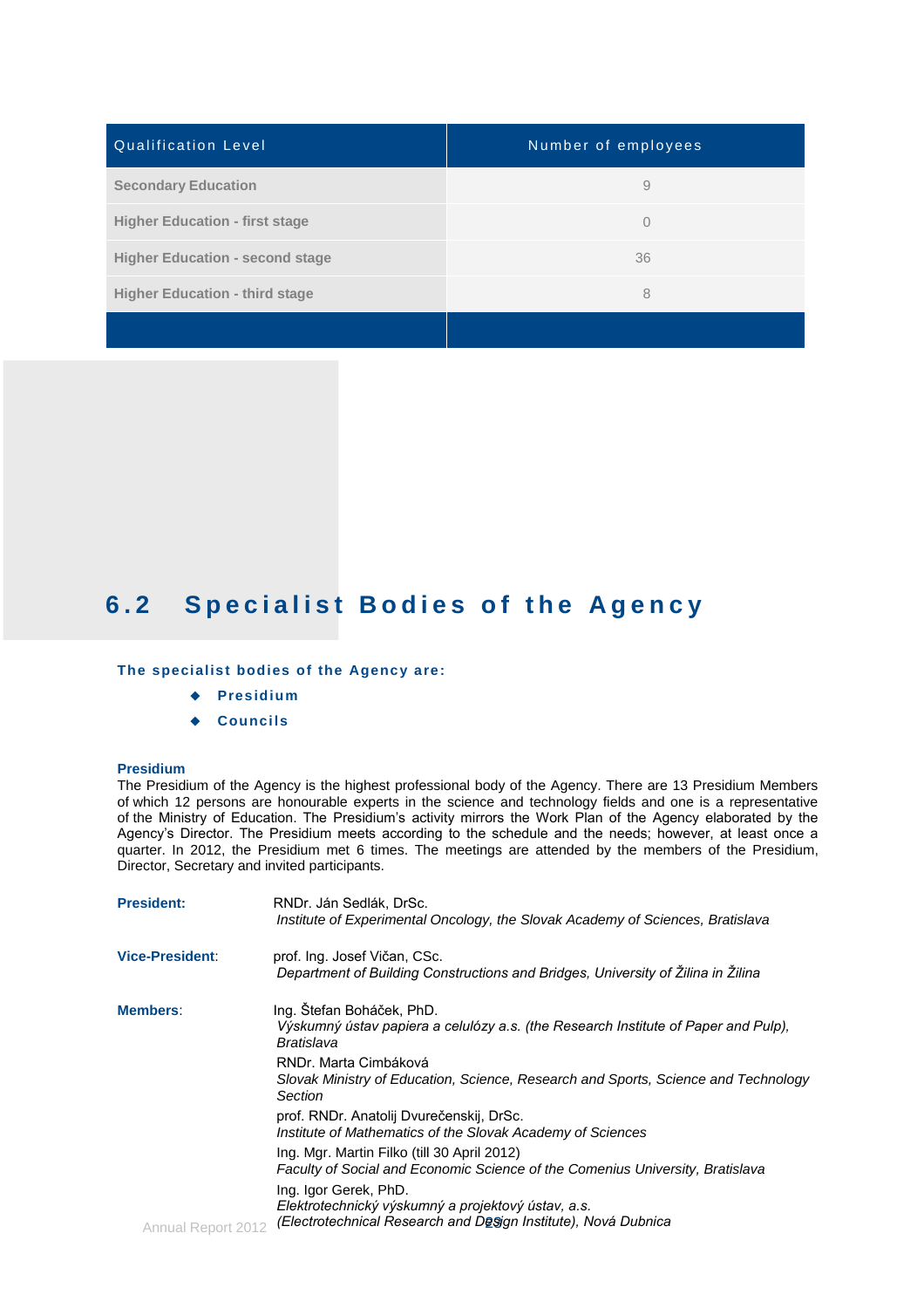prof. RNDr. Marta Kollárová, DrSc. *Department of Biochemistry at the Faculty of Natural Sciences of the Comenius University, Bratislava* doc. Ing. Jozef Konôpka, CSc. *Forest Research Institute Zvolen, the National Forest Centre* doc. Ing. Jan Kudrna, CSc. *Faculty of Civil Engineering, University of Technology in Brno, Czech Republic* Mgr. Ivan Lesay, MA., PhD. (from 1 August 2012) *the Slovak Ministry of Finance* doc. MUDr. Adriána Liptáková, PhD. *Abbott Laboratories Slovakia, s.r.o., Bratislava* prof. Ing. Viktor Smieško, PhD. *Faculty of Electrical Engineering and Informatics, Slovak University of Technology, Bratislava* prof. Ing. Ivan Wilhelm, CSc. *Faculty of Mathematics and Physics, Charles University, Prague, Czech Republic*

**Presidium's Secretary**: Ing. Bibiána Remiarová, PhD.

#### **Agency's Council**

The Agency's Council is a professional body of the Agency established for the assessment and approval of applications for granting funds for the financing of the implementation of scientific and research projects and development projectsthrough the Agency and for the audit of supported projects for the implementation of which the Agency provided funds.

The Council for Natural Sciences, the Council for Technical Sciences and the Council for Social Sciences have created working groups due to a higher number of submitted applications for the financing of projects.

The Councils are composed of at least seven honourable experts from the areas of their activities, of which at least one is a foreign expert.

In 2012, the following Councils were active in the Agency:

| <b>Council for Natural Sciences</b>            | <b>Chairman of the Council</b><br>prof. RNDr. Ján Turňa, CSc.<br>Faculty of Natural Sciences of the Comenius University,<br><b>Bratislava</b> |  |
|------------------------------------------------|-----------------------------------------------------------------------------------------------------------------------------------------------|--|
| <b>Working Group for Natural Sciences 1</b>    | Mathematics, Physics, Astronomy and Informatics                                                                                               |  |
| <b>Working Group for Natural Sciences 2</b>    | Chemistry                                                                                                                                     |  |
| <b>Working Group for Natural Sciences 3</b>    | <b>Earth Sciences and Environment</b>                                                                                                         |  |
| <b>Working Group for Natural Sciences 4</b>    | <b>Biology</b>                                                                                                                                |  |
| <b>Council for Technology Sciences</b>         | <b>Chairman of the Council</b><br>Ing. Peter Fodrek, PhD.<br>Prvá zváračská, a.s., Bratislava                                                 |  |
| <b>Working Group for Technology Sciences 1</b> | Electrical Engineering, Information and Communication<br>Technologies, Automation and Management                                              |  |
| <b>Working Group for Technology Sciences 2</b> | Machine Engineering, Mining, Metallurgy and Other                                                                                             |  |
| <b>Working Group for Technology Sciences 3</b> | Construction, Transport and Communications, Wood, Water<br>Management Sciences, Chemical Engineering                                          |  |
| <b>Council for Medical Sciences</b>            | <b>Chairman of the Council</b><br>prof. MUDr. Ján Danko, CSc.<br>Comenius University, Jessenius Faculty of Medicine in Martin                 |  |
| <b>Council for Land Management Sciences</b>    | <b>Chairman of the Council</b><br>doc. RNDr. Ján Rafay, CSc.<br>Animal Production Research Centre, Nitra                                      |  |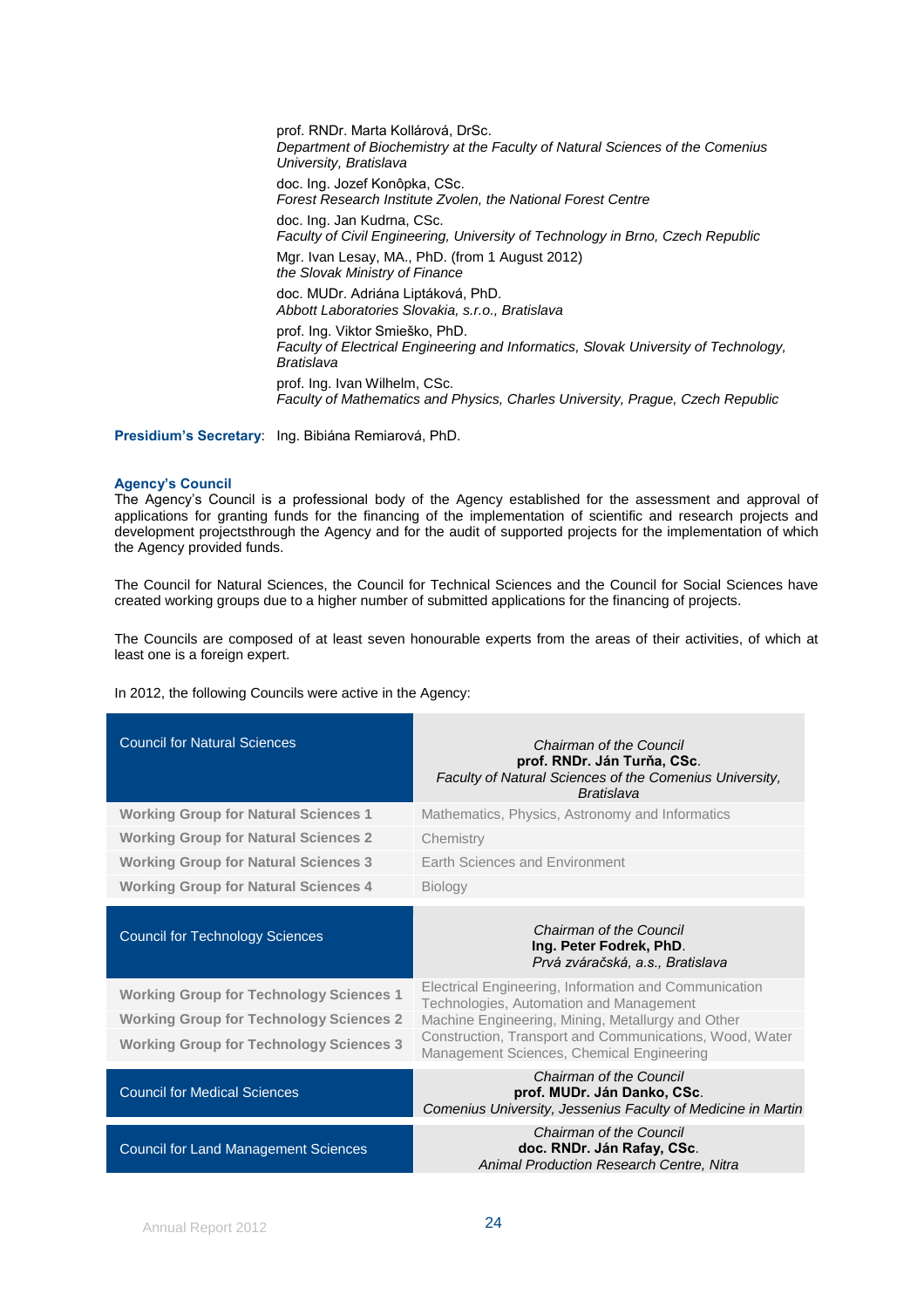| <b>Council for Social Sciences</b>                                                                                                                 | Chairman of the Council<br>univ. prof. dipl. Ing. Dr. Mikuláš Luptáčik<br>Department of Economics, Vienna University of Economics<br>and Business |
|----------------------------------------------------------------------------------------------------------------------------------------------------|---------------------------------------------------------------------------------------------------------------------------------------------------|
| <b>Working Group for Social Sciences 1</b>                                                                                                         | Economic and Legal Sciences                                                                                                                       |
| <b>Working Group for Social Sciences 2</b>                                                                                                         | Other Social Sciences                                                                                                                             |
| <b>Council for Humanity Sciences</b>                                                                                                               | Chairperson of the Council<br>PhDr. Gabriela Kiliánová, CSc.<br>Institute of Ethnology, Slovak Academy of Sciences                                |
| Council for International Scientific and<br><b>Technology Cooperation</b>                                                                          | Chairman of the Council<br>prof. MUDr. Fedor Čiampor, DrSc.<br>Institute of Virology of the Slovak Academy of Sciences                            |
| Council for the programme "Support of                                                                                                              | <b>Chairman of the Council</b>                                                                                                                    |
| human potential in the field of research and                                                                                                       | prof. RNDr. Štefan Toma, DrSc.                                                                                                                    |
| development and popularization of science"                                                                                                         | Faculty of Natural Sciences of the Comenius University in                                                                                         |
| (HRP)                                                                                                                                              | <b>Bratislava</b>                                                                                                                                 |
| Council for the programme "Support of                                                                                                              | Chairman of the Council                                                                                                                           |
| cooperation between universities and the                                                                                                           | doc. Ing. Jozef Novák, DrSc.                                                                                                                      |
| Slovak Academy of Sciences and the                                                                                                                 | Institute of Electrical Engineering of the Slovak Academy of                                                                                      |
| business circles" (CUSASBE)                                                                                                                        | Sciences                                                                                                                                          |
| Council for the Programme Support of                                                                                                               | Chairman of the Council                                                                                                                           |
| Research and Development in Small and                                                                                                              | Ing. Jozef Šesták, CSc.                                                                                                                           |
| Medium-sized Enterprises (RSME)                                                                                                                    | VÚTCH-CHEMITEX, s.r.o., Žilina                                                                                                                    |
| Council for the programme "Support of the<br>establishment and activities of Centres of<br><b>Excellence for Research and Education"</b><br>(CERE) | <b>Chairman of the Council</b><br>prof. RNDr. Alexander Feher, DrSc.<br>University of Pavel Jozef Šafárik, Košice                                 |

### **6.3** Social Policy of the Agency

**The Agency has concluded the employer's agreements with the following three supplementary pension insurance companies: DDS AXA, DDS ING Tatry Sympatia and DDS of Tatra banka. As of 31 December 2012, 41 employees were enrolled in the pension saving schemes. In 2012, the contribution of the employer to the supplementary pension saving was 4% of the gross wages.**

In 2012 employees were entitled to a contribution to the catering in the amount of EUR 1.96 and a contribution from the Social Fund in the amount of 0.58 EUR. The contribution to the catering is provided in the form of gastro tickets.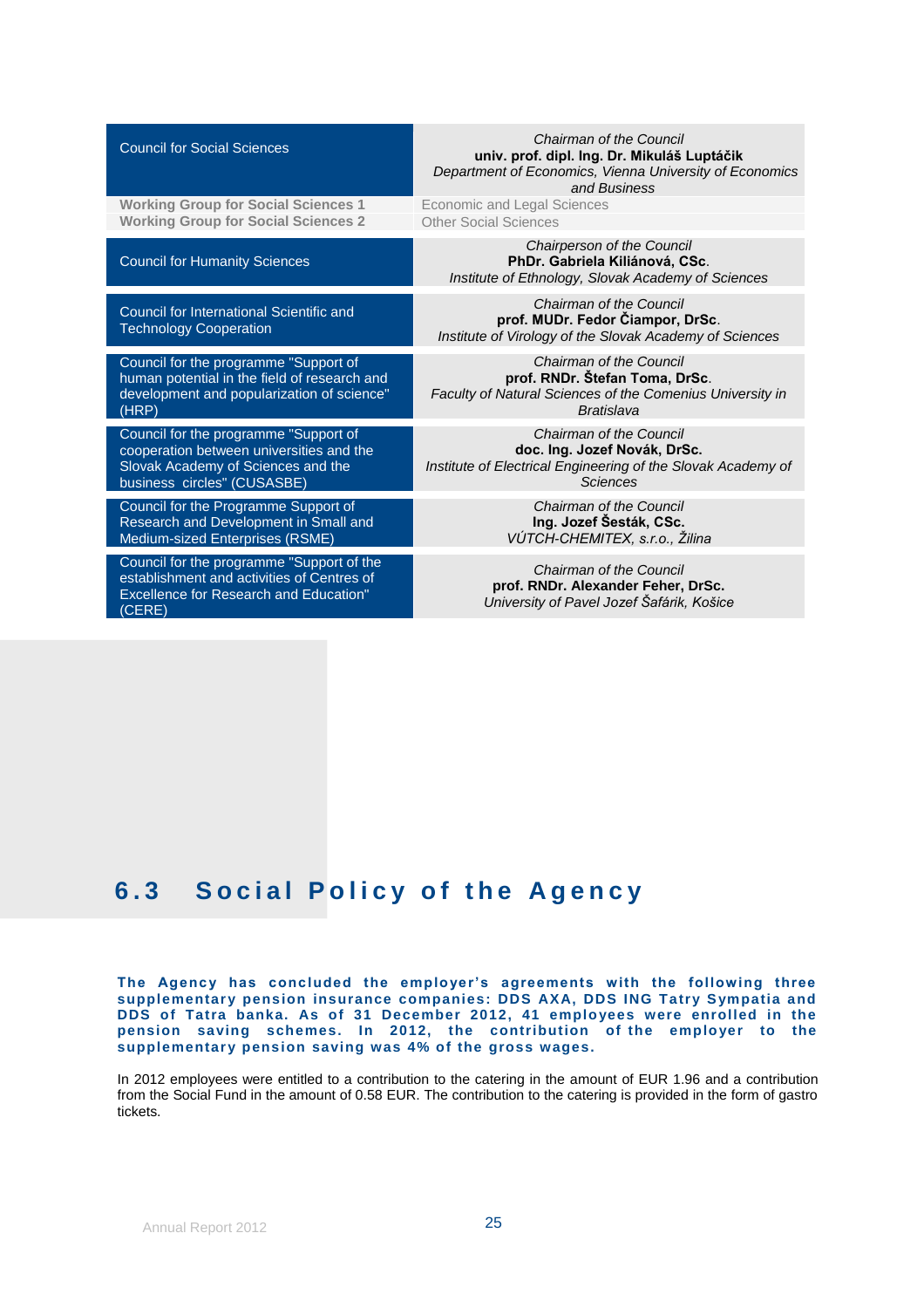## **6.4 Training Courses**

The professional qualifications of the Agency's employees were increased through **external specialised training courses in the field of OSH and fire protection. Further training courses were performed in the field of work, wages and information systems**  in relation to the amendments to legislation applicable to public administration and **budgetary organisations, as well as legislative amendments in the field of labour law and the acts in the field of social and health insurance schemes. In connection with the introduction of a new information system SAP, mainly staff from the Department of Economics and the Personnel and Wages Department was re -trained.**

The Agency continuously arranged for compulsory retraining of referent drivers. The Agency's employees attended seminars, conferences and other events organised by partner institutions.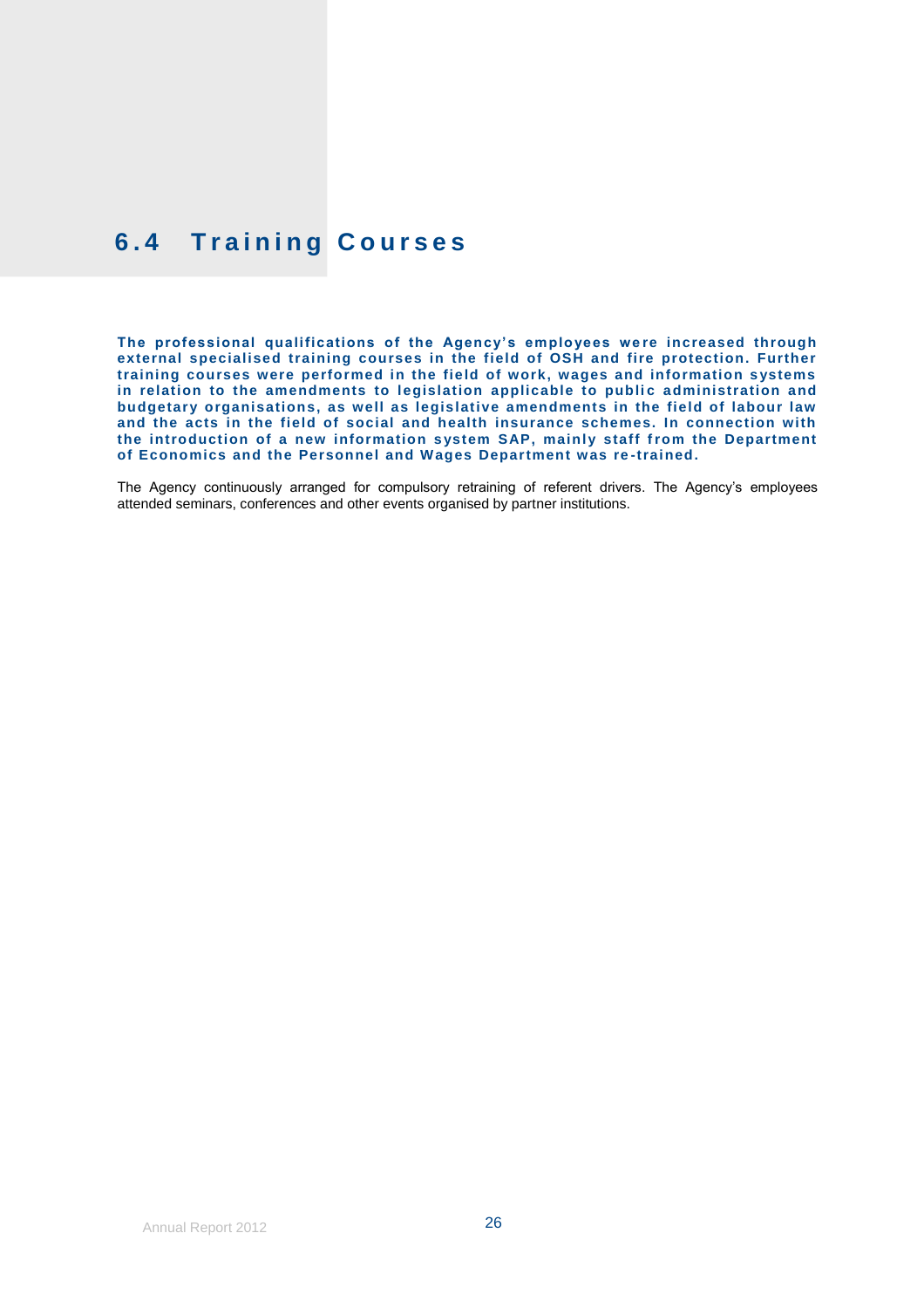## **7 Audit Ac tivities**

### 7**. 1 I n t e r n a l A u d i t A c t i v i t i e s**

**The Audit Department of the Agency carried out internal audits pursuant to Directive No. 5/2009 "Strategy of Carrying out Audit Activities in the Field of Compet ence of the Agency", as amended, and pursuant to Directive No. 14/2012 "Strategy of Carrying out Audit Activities in the Agency".**

In 2012, four internal audits were carried out aimed at:

- **1.** Control whether the applicable internal regulations issued by the Agency are up to date,
- **2.** Control of the use of motor vehicles,
- **3.** Control of compliance of expenditures of the Agency, as the contracting authority, with the procedures according to Act No. 25/2006 Coll., on Public Procurement,
- **4.** Control of compliance of the implementation of the selected projects of the Agency with the terms and conditions of the call GC 2010, with contractual terms, directives and applicable legislation.

Based on the audit findings, some measures were taken in order to remove the detected shortcomings.

### **7.2 E x t e r n a l A u d i t A c t i v i t y**

**In compliance with Act No. 502/2001 Coll., on Financial Control and Internal Audit and on amendments and supplements to certain other acts, as amended, the Agency's employees carried out eleven follow-up financial controls.**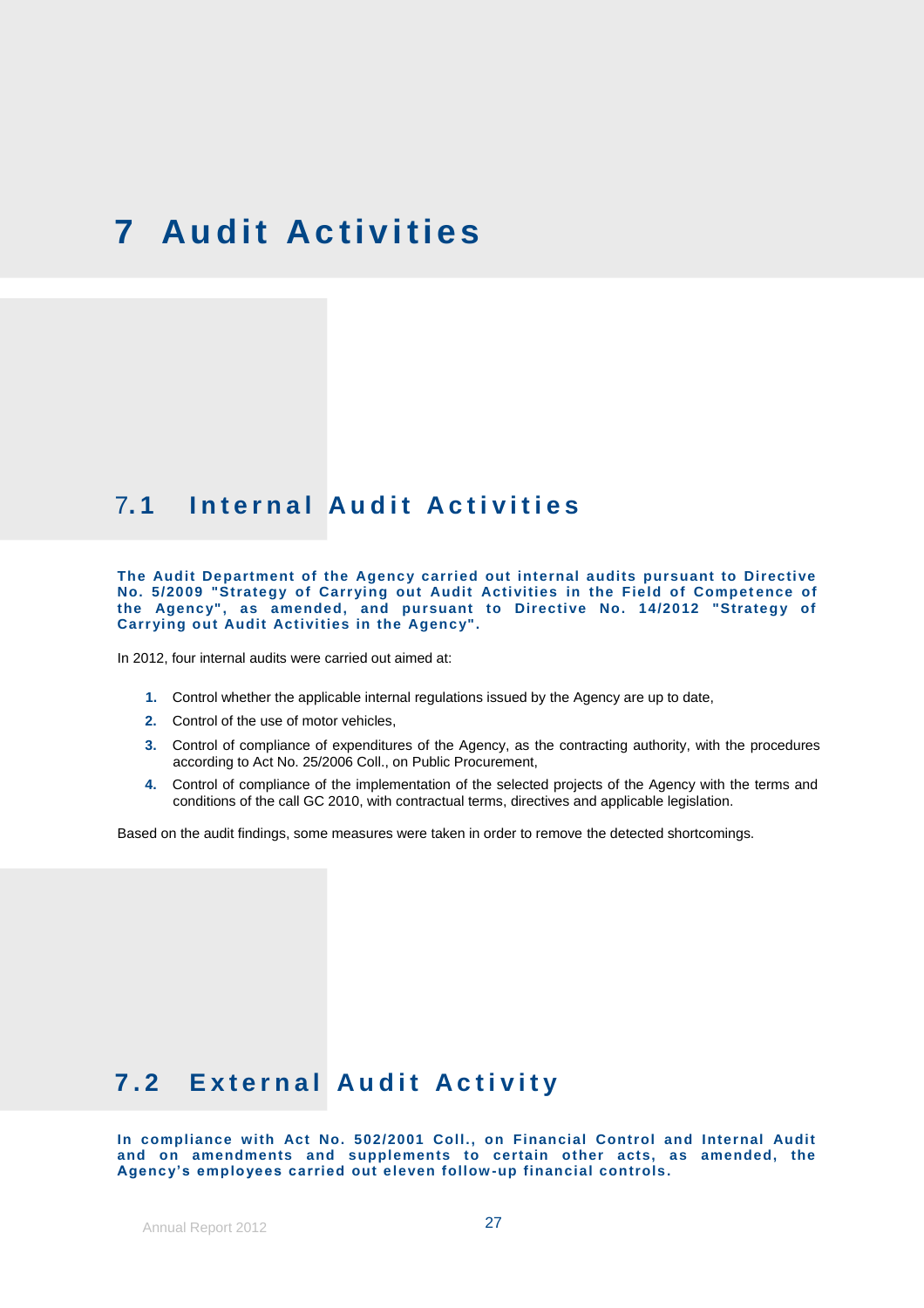The aim of carrying out of a follow-up financial control was to check the compliance of the terms and conditions of the use of funds provided for the project.

#### *Table 19 Follow-up Financial Controls Carried out by Agency's Staff*

| Názov kontrolovaného subjektu                                                                             | Celková suma finančných prostriedkov<br>prekontrolovaná kontrolným orgánom |  |
|-----------------------------------------------------------------------------------------------------------|----------------------------------------------------------------------------|--|
| Tau-chem spol. s r. o., Bratislava                                                                        | EUR 175,362                                                                |  |
| <b>Faculty of Chemical and Agricultural Technology, Slovak</b><br><b>Technical University, Bratislava</b> | EUR 30,805                                                                 |  |
| KKV Union s r. o., Dunajská Streda                                                                        | EUR 121,258                                                                |  |
| <b>Food Research Institution, Bratislava</b>                                                              | EUR 72,908                                                                 |  |
| Natures s r. o., Trnava                                                                                   | EUR 10,000                                                                 |  |
| Výskumný ústav papiera a celulózy a.s.<br>(Research Institute of Paper and Pulp), Bratislava              | EUR 35,949                                                                 |  |
| <b>Faculty of Mathematics, Physics and Informatics,</b><br><b>Comenius University Bratislava</b>          | EUR 37,542                                                                 |  |
| <b>National Forest Centre, Zvolen</b>                                                                     | EUR 45,070                                                                 |  |
| Faculty of Electrical Engineering, University of Žilina,<br>Žilina                                        | EUR 21,237                                                                 |  |
| Institute of Neuroimunology of the Slovak Academy of<br><b>Sciences, Bratislava</b>                       | EUR 44,027                                                                 |  |
| Geneton s r. o., Bratislava                                                                               | EUR 56,630                                                                 |  |

Breaches of financial discipline occurred as a result of:

- **1.** The use of public funds for materials and/or services not approved in the project
- **2.** The payment of wages, including contributions to social and health insurances, in relation to a person that was not a member of the research team
- **3.** The reimbursement of higher than actually incurred costs
- **4.** The reimbursement of costs beyond of the project implementation period
- **5.** Incorrect data on the number of hours worked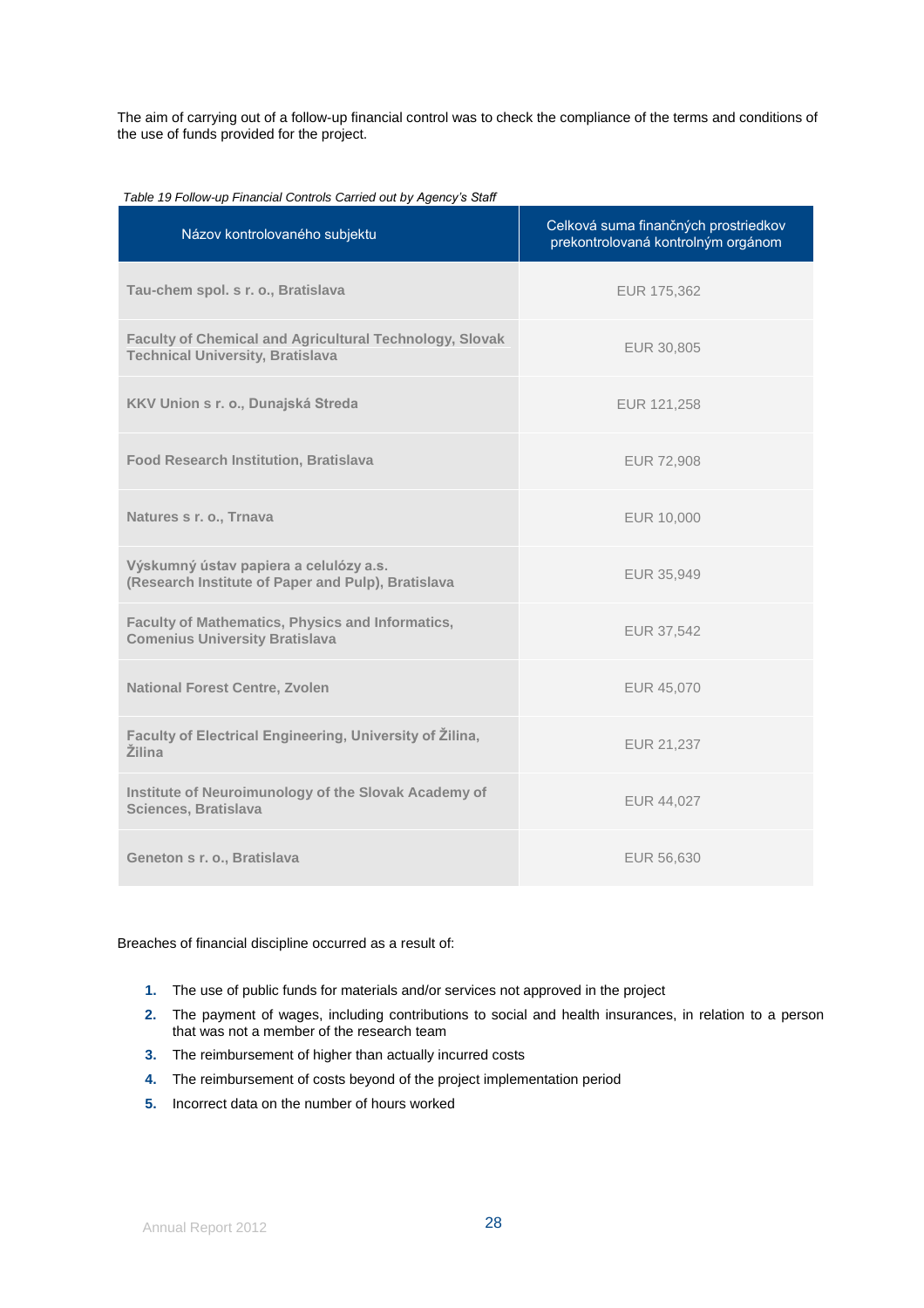### **7.3 A u d i t A c t i v i t i e s C a r r i e d o u t b y External Auditing Bodies**

#### **In 2012 the external auditing bodies carried two audits in the Agency .**

On May 18, 2012 a July 20, 2012, the Supreme Audit Office of the Slovak Republic carried out audits in the Agency in relation to the projects for the support of research and development belonging to the chapter of the Ministry of Education, Science, Research and Sports of the Slovak Republic and a follow-up control.

The audits were closed by audit reports.

Five measures were taken to remedy weaknesses and shortcomings identified by the audits. The report on fulfilment of the measures taken was sent to the Supreme Audit Office on 31 October 2012.

In the period 24 August to 13 September 2012, the Labour Office in Bratislava carried out an inspection for compliance with labour-law and wage regulations arising from Act No. 311/2001 Coll., as amended, Act No. 552/2003 Coll., on Performing Work in Public Interest, as amended, and Act No. 553/2003 Coll., on Remuneration of Certain Employees Performing Work in Public Interest, as amended.

The audit was closed by the Protocol of Inspection Findings, which ordered to remove the detected shortcomings specified in two points on or before 31 October 2012 and then to inform the Labour Inspectorate in writing on the remedy of those shortcomings.

The written information on the removal of shortcomings was sent to the Labour Inspectorate in Bratislava on 29 October 2012.

### **7.4 Dealing with Complaints**

**The Audit Department did not record, in 2012, any submission marked as a complaint.**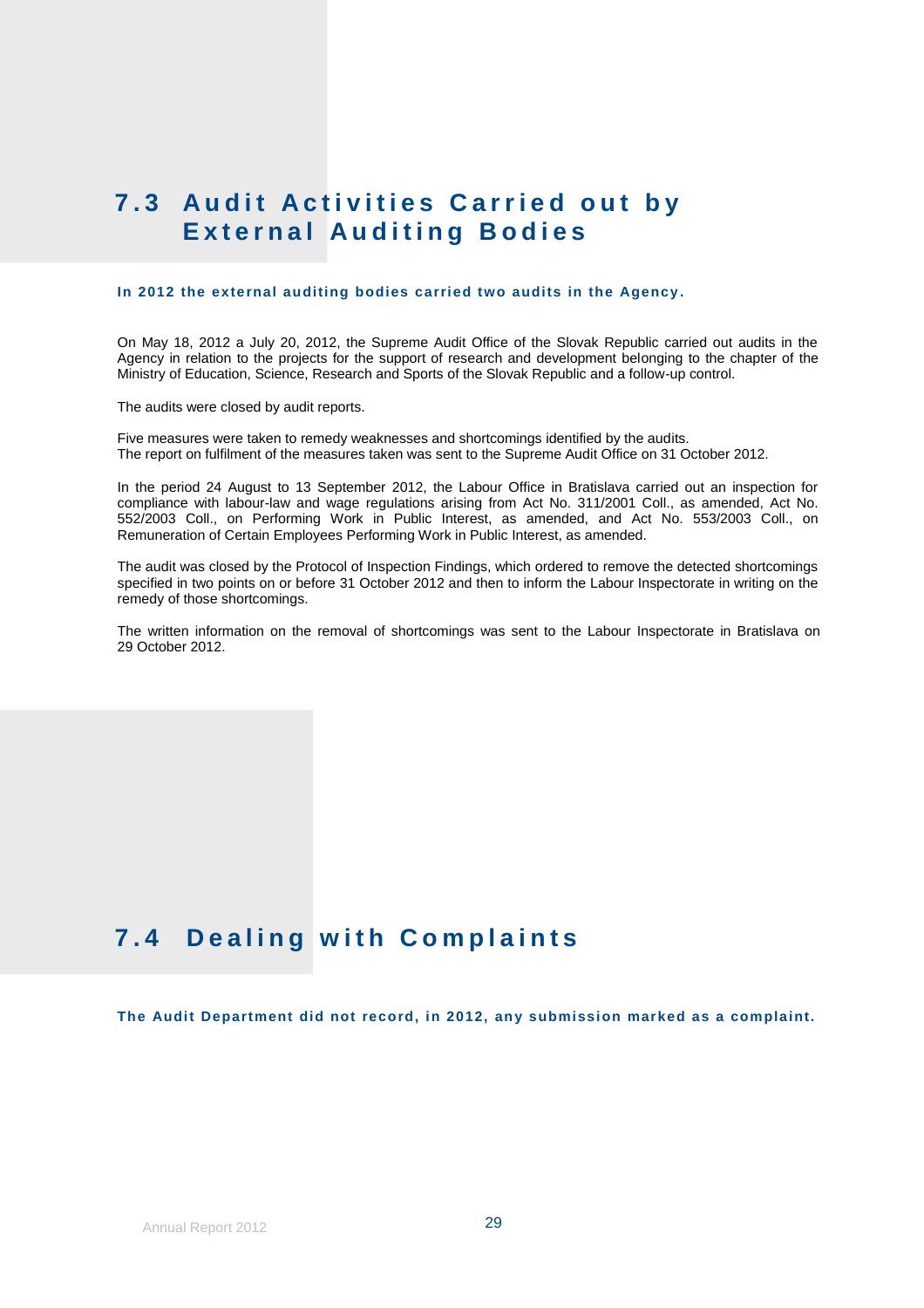# **8. Conferen ces, tra ining courses, seminars organized by Agency**

#### **Annual Conference of the Agency**

On 18 June 2012 in the Historic Building of the National Council of the Slovak Republic in Bratislava, the Slovak Research and Development Agency organised the Annual Conference on which presented the results of its activities performed during the previous year. The invitation to the conference was accepted, inter alia, by Maroš Šefčovič, Vice-President of the European Commission Responsible for Inter-Institutional Relations and Administration, Máire Geoghegan-Quinn, European Commissioner for Research, Innovation and Science, and Dominique Ristori, Director General of the Joint Research Centre (JRC). The conference was held under the auspices and in the presence of Dušan Čaplovič, Minister of Education, Science, Research and Sports of the Slovak Republic.



Annual Report 2012 **30**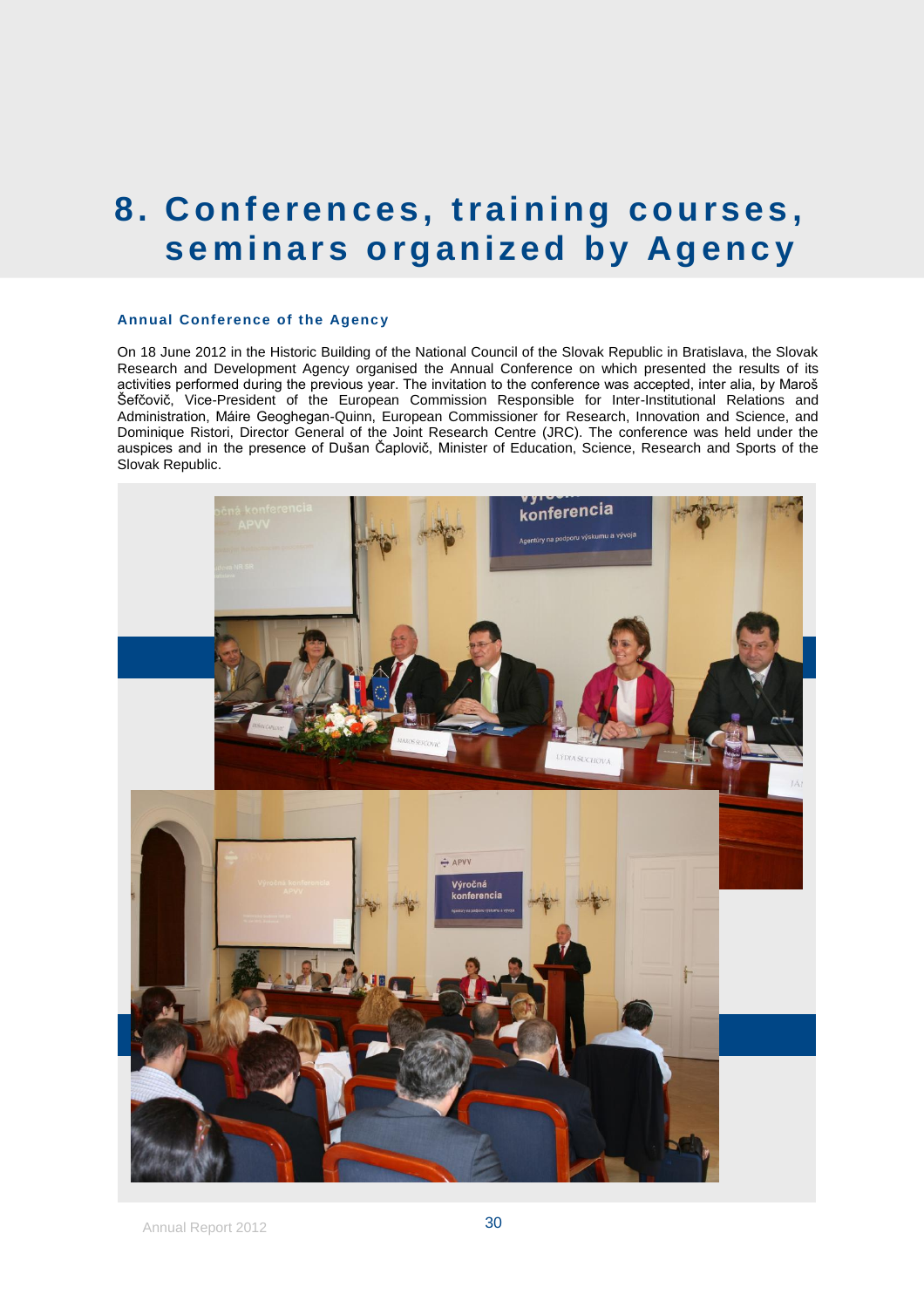#### **Information Days of the Agency**

In 2012, the Agency organised information seminars for the investigators of the projects under the calls GC 2010 and GC 2011 in the following four Slovak towns: Košice, Žilina, Zvolen and Bratislava. The Agency also organised the Information Days of the Agency in relation to the call GC 2012. The employees of the Agency provided the participants of the Information Days with the information on the public call GC 2012, the budgeting and financial rules and practical recommendations for the submission of projects.

| Title of event                                                                       | <b>Date</b> | Venue             |
|--------------------------------------------------------------------------------------|-------------|-------------------|
| <b>Annual Conference of the Agency</b>                                               | 18.06.2012  | <b>Bratislava</b> |
| Information seminars for Project Investigators under the calls<br>GC 2010 and GC2011 | 25.09.2012  | Košice            |
|                                                                                      | 26.09.2012  | Prešov            |
|                                                                                      | 27.09.2012  | <b>Bratislava</b> |
|                                                                                      | 04.10.2012  | Zvolen            |
| Information Days of the Agency to the call GC 2012                                   | 12.11.2012  | Košice            |
|                                                                                      | 15.11.2012  | <b>Bratislava</b> |
|                                                                                      | 28.11.2012  | Zvolen            |

*Table 20 List of Conferences, Specialised Seminars and Training Courses Organised by the Agency in 2012*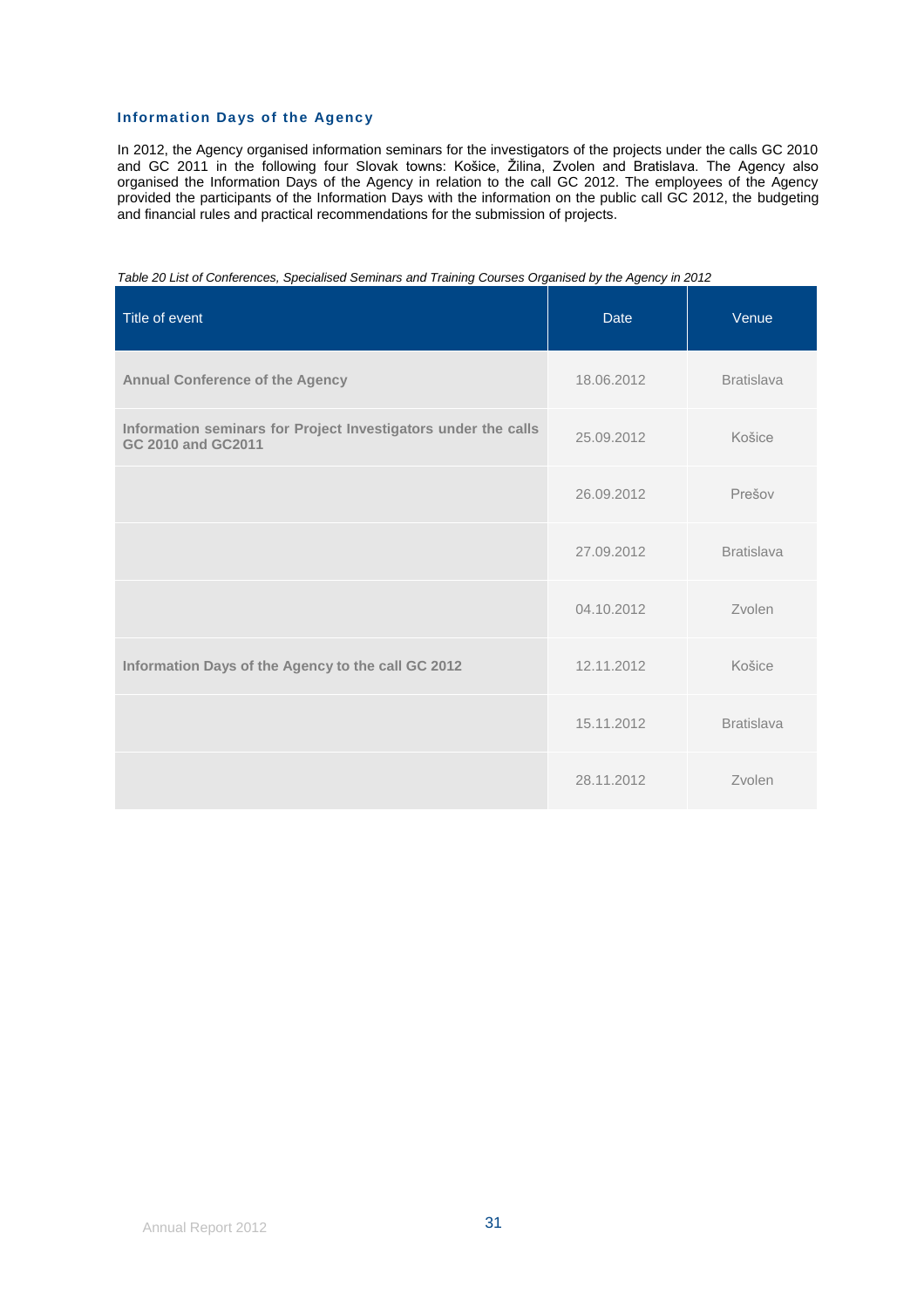# **9. Objectives and their Fulfilment**

#### **1. Monitoring of Supported Projects with Expired Implementation Period**

After the completion of the project implementation, the practical applications of the projects were monitored. According to the wording of the Contract with the Agency, the beneficiary is obliged, within three years after the completion of the project, to submit to the Agency a written monitoring report on social and economic benefits (impacts) of the project. All activities related to the administration and evaluation processes in relation to the practical applications of the projects were performed in relation to:

- General call announced in 2004
- ▶ General call announced in June 2005
- General call announced in June 2006
- ▶ General call announced in June 2007
- ▶ Call under Programme HRP 2006
- ▶ Call under Programme HRP 2007
- ▶ Call under Programme RSME 2007
- Call COST 2006
- Call EUREKA 2006
- Call EUROCORES 2006
- Call FPEU 2006
- ▶ Call CO7FP

#### **2. Annual and Final Evaluation of Projects and Financing of On-going Projects**

In 2012, the following calls were evaluated and financed:

- General call GC 2010
- ▶ Call under Programme HRP HRP2007
- ▶ Call under Programme HRP HRP2009
- ▶ Call under Programme CUSASBE CUSASBE2007
- Call under Programme CUSASBE– CUSASBE2009
- ▶ Call under Programme RSME RSME2009, RSME II 2009
- Call under Programme Promoting the Establishment and Activities of Centres of Excellence for Research and Education (CERE) – CERE2007
- Call ENV EUROCORES 2006
- Bilateral call SK China 2009
- Bilateral call SK Czech Republic 2009
- Bilateral call SK France 2009
- Bilateral call SK Poland 2009
- Bilateral call SK Serbia 2009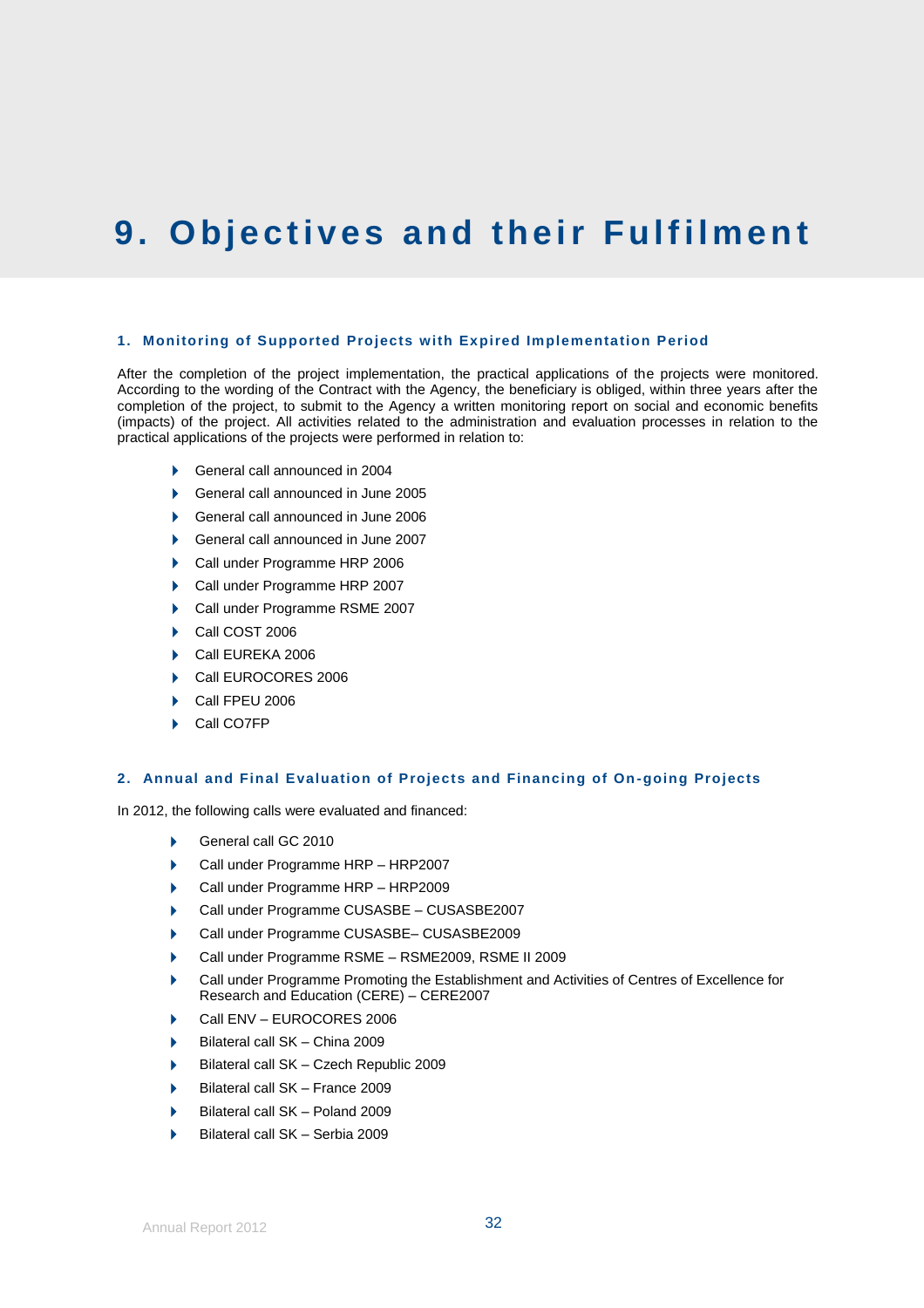- Bilateral call SK Ukraine 2009
- Bilateral call SK Austria 2010
- Bilateral call SK Rumania 2010
- Bilateral call SK Slovenia 2010
- Bilateral call SK Bulgaria 2010
- $\phi$ Bilateral call SK Portugal 2010

#### **3. Initial Evaluation and Financing of New Projects**

In 2012, the following calls, which were announced and evaluated in 2011, were financed:

- General call 2011 GC 2011
- ▶ Bilateral call SK France 2011
- Bilateral call SK Czech Republic 2011
- Bilateral call SK Serbia 2011

#### **4. Publishing of New Calls and Initial Evaluation of Submitted Projects**

In 2012, the Agency published the general call GC 2012. The call was announced on 5 November 2012 and the date of closure of this call was set for 21 January 2013.

The Agency will published the decision on the applications no later than 6 months from the date of the submission of the last application, and it shall do so through the website of the Agency [www.apvv.sk a](http://www.apvv.sk/)nd subsequently by delivery of a written notice to the applicants. On its website, the Agency will publish the following information on all applications: the application number, the title of the project, the applicant, decision on the provision of funds.

The expected beginning of the project Implementation is 1 October 2013. The project implementation period may not be longer than48 months.

In 2012, the Agency announced the following six calls under international scientific and technology cooperation:

- Bilateral call SK Austria 2012
- Bilateral call SK Romania 2012
- Bilateral call SK Poland 2012
- $\triangleright$  Bilateral call SK China 2012
- $\triangleright$  Bilateral call SK Portugal 2012
- Open call CO7FP

#### **5. Promoting the Participation of Slovak Entities in the 7th Framework Programme of the European Union**

The Agency promoted the participation of the Slovak research and development entities by the following activity

 With the aim to improve incentives for participation of individuals and research institutions (higher education institutions, institutions of the Slovak Academy of Sciences, research and development organisations established by the Slovak central state administration authorities and non-profit research and development organisations), the Agency continued with the promotion of the participation of the Slovak Republic in the 7th Framework Programme of the European Union through the **Open public call for the submission of applications for co-financing of successful projects under the 7th Framework Programme of the European Community for Research, Technological Development and Demonstration Activities.** The aim of the above call is to promote active participation of the Slovak top investigators and research and development teams in the 7th Framework Programmes. Co-financing is aimed at the promotion of participation of Slovak entities in two types of projects: collaborative projects and the Networks of Excellence projects.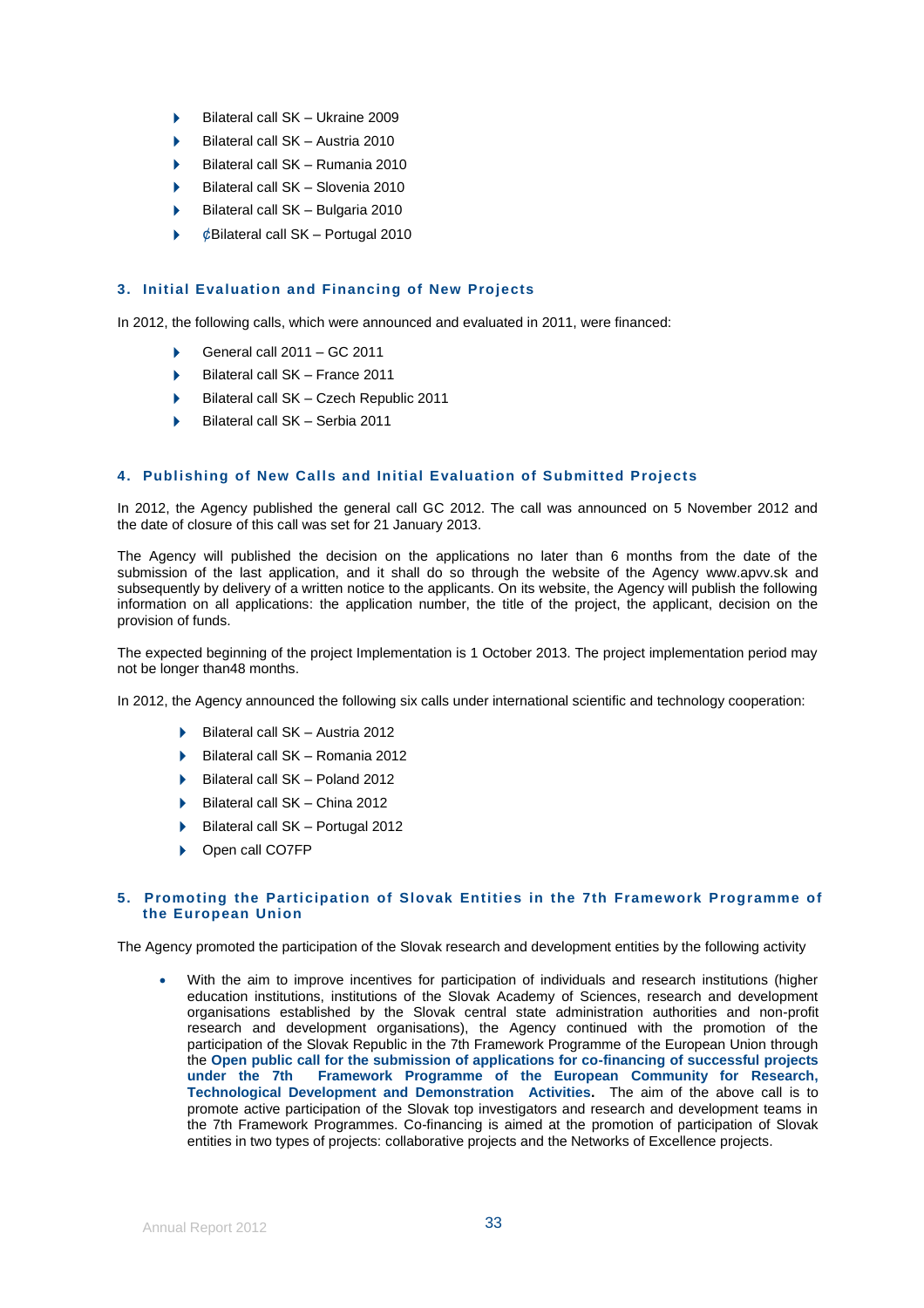#### **6. Specific Tasks of the Agency Aimed at Ensuring the Full Operation of the Agency .**

In 2012 the following tasks were fulfilled within the fulfilment of specific tasks:

- Preparation of documents:
	- **-** Plan of main tasks of the Agency for 2012
	- **-** Annual Report on the Activities of the Agency for 2011
	- **-** Annual Report on the Financial Management of the Agency for 2011
	- **-** Report on State Aid granted in 2011
	- **-** Annual Accounts of the Agency for 2011
- Organisation of the Annual Conference of the Agency
- Organisation of Information Days of the Agency in relation to various calls
- Preparation and testing of a new information system for the administration and submission of applications under public calls announced by the Agency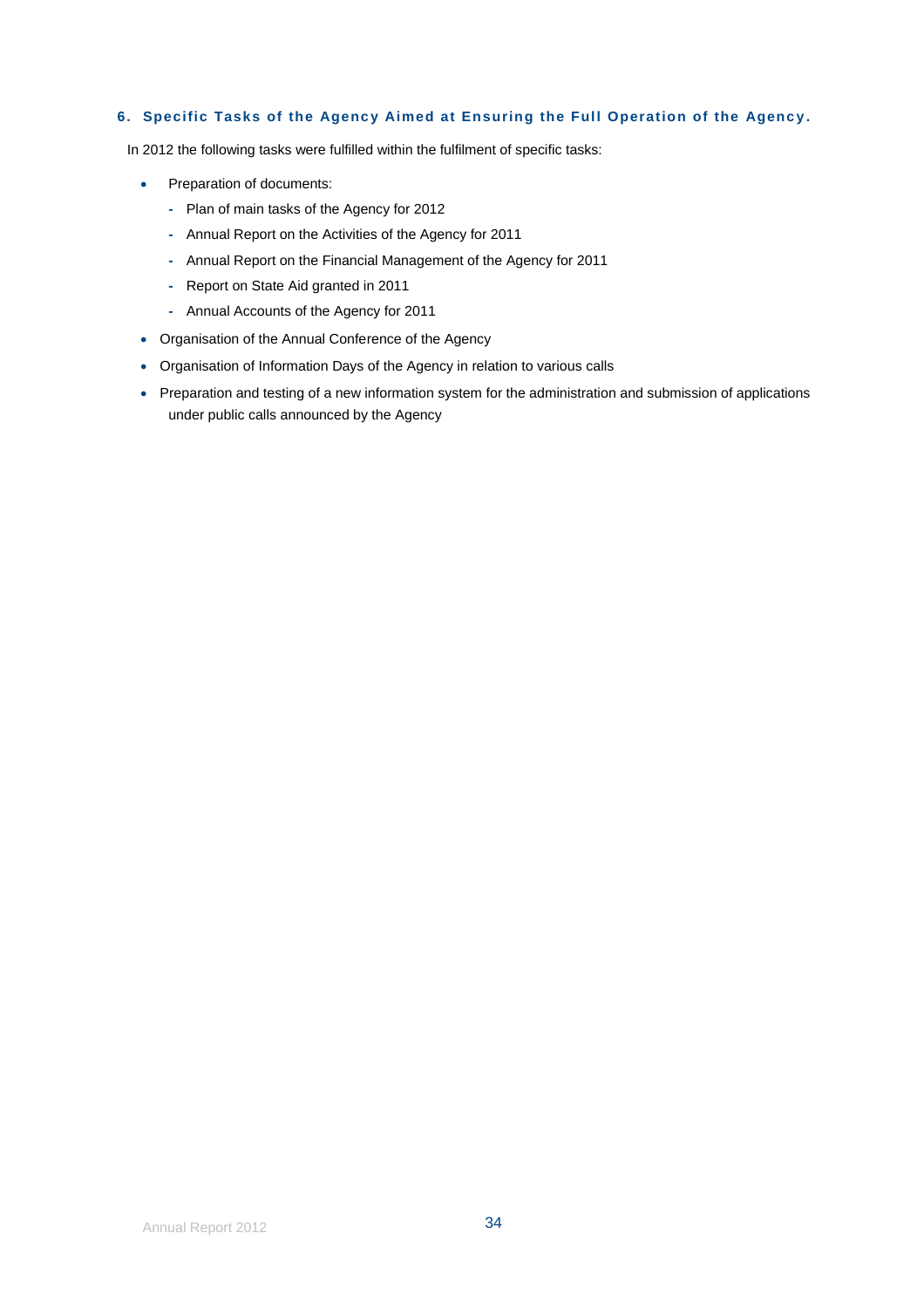# **10. Evaluation of Agency's activities in 2012**

**In 2012, the Slovak Research and Development Agency further played its role as a dominant tool for the promotion of research and development in Slovakia financed**  from the state budget. The Agency fulfilled its tasks pursuant to Act No. 172/2005 **Coll., on Organisation of State Support to Research and Development, as amended, and in order to fulfil the Programme Declaration of the Slovak Government in compliance with the State Scientific and Technology Policy, r elevant resolutions of the Slovak Government and in compliance with the Plan of Main Tasks of the Ministry of Education, Science, Research and Sports of the Slovak Republic .**

Its activities are based on the National Programme for the Support of Science and Technology 06K, in particular its sub-programme 06K11 Research and Development Tasks supported by the Slovak Research and Development Agency with the aim to achieve objectives specified in the programme and attain stipulated measurable indicators.

When preparing the strategy and stipulating the main activities and tasks of the Agency, the tasks arising from the resolutions of the Slovak Government and the objectives and aims of the State Scientific and Technology Policy were taken into account. The specification of the main tasks of the Agency for 2012 was based on the amount of funds for 2012, which was EUR 25 million.

The Agency fulfilled its mission within the meaning of Section 12 (a) of Act No. 172/2005 Coll. through the financing of projects approved under the public calls GC 2010 and projects under the public call GC 2011. In September 2012, the Agency published the general call GC2012 the evaluation of which will be completed in summer 2013.

The Agency fulfilled its mission within the meaning of Section 12 (b) of Act No. 172/2005 Coll. through the financing of projects approved under the call HRP 2009.

One of the important tasks of the Agency was to deal the situation with the suggestion of new programmes of the Agency elaborated and submitted for approval in 2011, in particular it submitted the following three programme proposals:

- **Promotion of research and development in small and medium-sized enterprises II for the period** 2012-2016
- Promotion of the building of personnel infrastructure for research and development in Slovakia (human potential)for the period 2012-2016
- Support program for the popularization of science and technology for the period 2012 2016

Due to the fact that the proposals of new programmes of the Agency submitted to the Slovak Ministry of Education, Science, Research and Sports of the Slovak Republic were not approved during 2012 by the Slovak Government, the old programmes of the Agency were closed, the Agency did not have opportunity to publish in2012 new calls under the programmes.

The Agency fulfilled its mission in compliance with Act No. 172/2005 Coll., Section 12 (c). In the field of international co-operation, the tasks connected with the co-financing of projects successful in the 7th Framework Programme, as well as with the promotion of bilateral mobility projects in the effort to increase the interest of researchers in the participation in foreign projects and international initiatives. The Agency financed the projects under these schemes. In 2012, the Agency published calls for the support of bilateral cooperation, as well as the updated call CO7FP (2012).

In that period, the Agency was active in the European Science Foundation and fulfilled its obligations arising